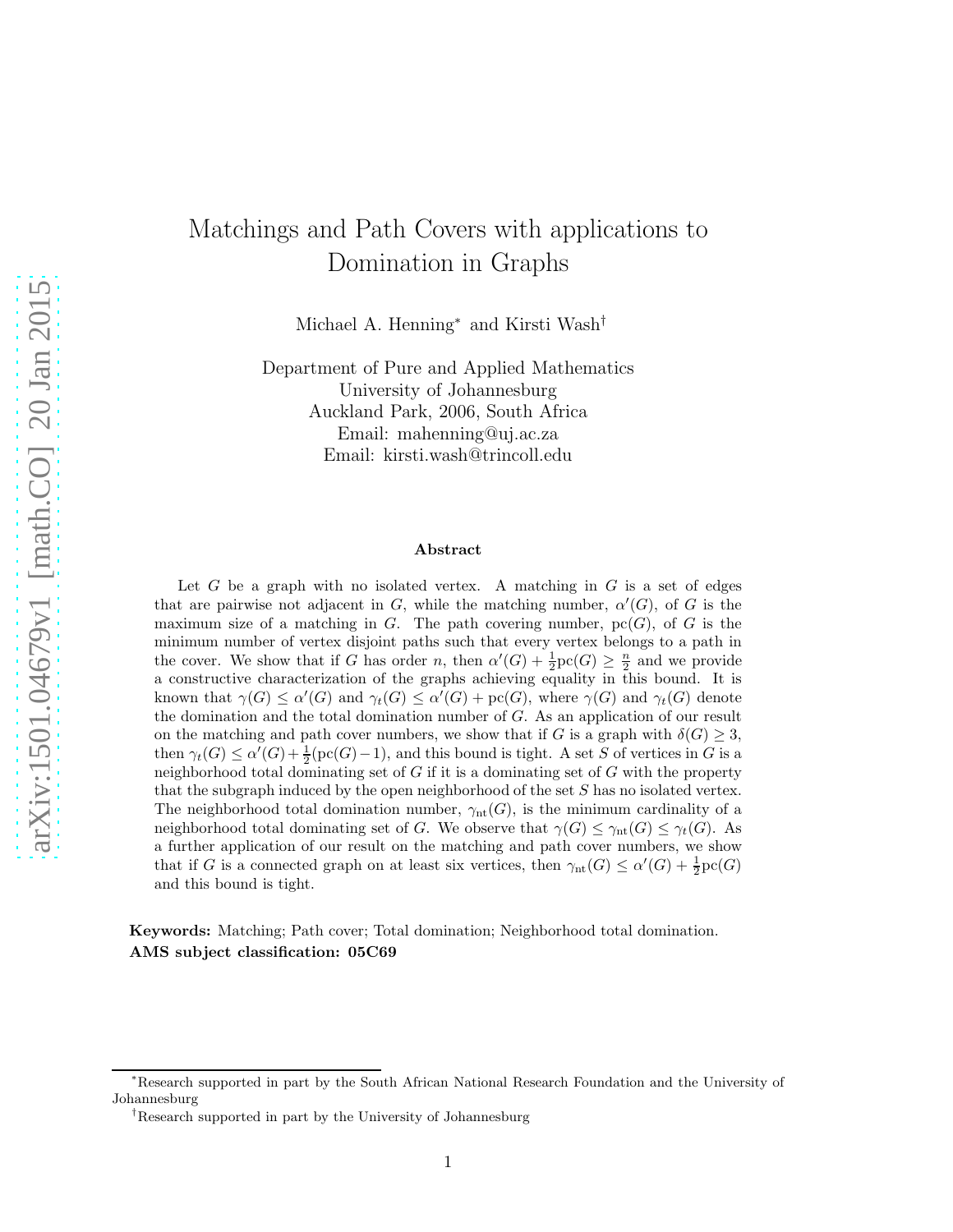### 1 Introduction

Two distinct edges in a graph G are *independent* if they are not adjacent in G. A *matching* in G is a set of (pairwise) independent edges, while a matching of maximum cardinality is a *maximum matching*. The number of edges in a maximum matching of a graph G is called the *matching number* of  $G$ , denoted by  $\alpha'(G)$ . Let M be a specified matching in a graph  $G$ . A vertex v of G is an M*-matched vertex* if v is incident with an edge of M; otherwise, v is an M*-unmatched vertex*. An M-*alternating path* of G is a path whose edges are alternately in M and not in M. An M*-augmenting path* is an M-alternating path that begins and ends with M-unmatched vertices. Given an M-augmenting path P, we denote by  $M \triangle E(P)$  the symmetric difference of M and  $E(P)$ , i.e.,  $M \Delta E(P) = (M \backslash E(P)) \cup (E(P) \backslash M)$ . Matchings in graphs are extensively studied in the literature (see, for example, the excellent survey articles by Plummer [\[23\]](#page-17-0) and Pulleyblank [\[24\]](#page-17-1)).

A *path cover* in a graph G is a collection of vertex disjoint paths such that every vertex belongs to exactly one path. The cardinality of a minimum path cover is the *path covering number* of G which we denote by  $pc(G)$ .

A *dominating set* in a graph G is a set S of vertices of G such that every vertex in  $V(G) \backslash S$ is adjacent to at least one vertex in S. The *domination number* of G, denoted by  $\gamma(G)$ , is the minimum cardinality of a dominating set of G. A *total dominating set*, abbreviated a TD-set, of a graph  $G$  with no isolated vertex is a set  $S$  of vertices of  $G$  such that every vertex in  $V(G)$  is adjacent to at least one vertex in S. The *total domination number* of G, denoted by  $\gamma_t(G)$ , is the minimum cardinality of a TD-set of G. The literature on the subject of domination parameters in graphs up to the year 1997 has been surveyed and detailed in the two books [\[10,](#page-17-2) [11\]](#page-17-3). Total domination is now well studied in graph theory. For a recent book on the topic, see [\[20\]](#page-17-4). A survey of total domination in graphs can also be found in [\[12\]](#page-17-5).

Arumugam and Sivagnanam [\[2\]](#page-16-0) introduced and studied the concept of neighborhood total domination in graphs. A *neighbor* of a vertex  $v$  is a vertex different from  $v$  that is adjacent to v. The *neighborhood of a set* S is the set of all neighbors of vertices in S. A *neighborhood total dominating set*, abbreviated NTD-set, in a graph G is a dominating set S in G with the property that the subgraph induced by the open neighborhood of the set  $S$  has no isolated vertex. The *neighborhood total domination number* of G, denoted by  $\gamma_{nt}(G)$ , is the minimum cardinality of a NTD-set of G. Since every TD-set is a NTD-set, and since every NTD-set is a dominating set, we have the following observation first observed by Arumugam and Sivagnanam in [\[2\]](#page-16-0).

<span id="page-1-0"></span>**Observation 1** ([\[2\]](#page-16-0)) *If* G is a graph with no isolated vertex, then  $\gamma(G) \leq \gamma_{nt}(G) \leq \gamma_t(G)$ .

By Observation [1,](#page-1-0) the neighborhood total domination number is squeezed between arguably the two most important domination parameters, namely the domination number and the total domination number.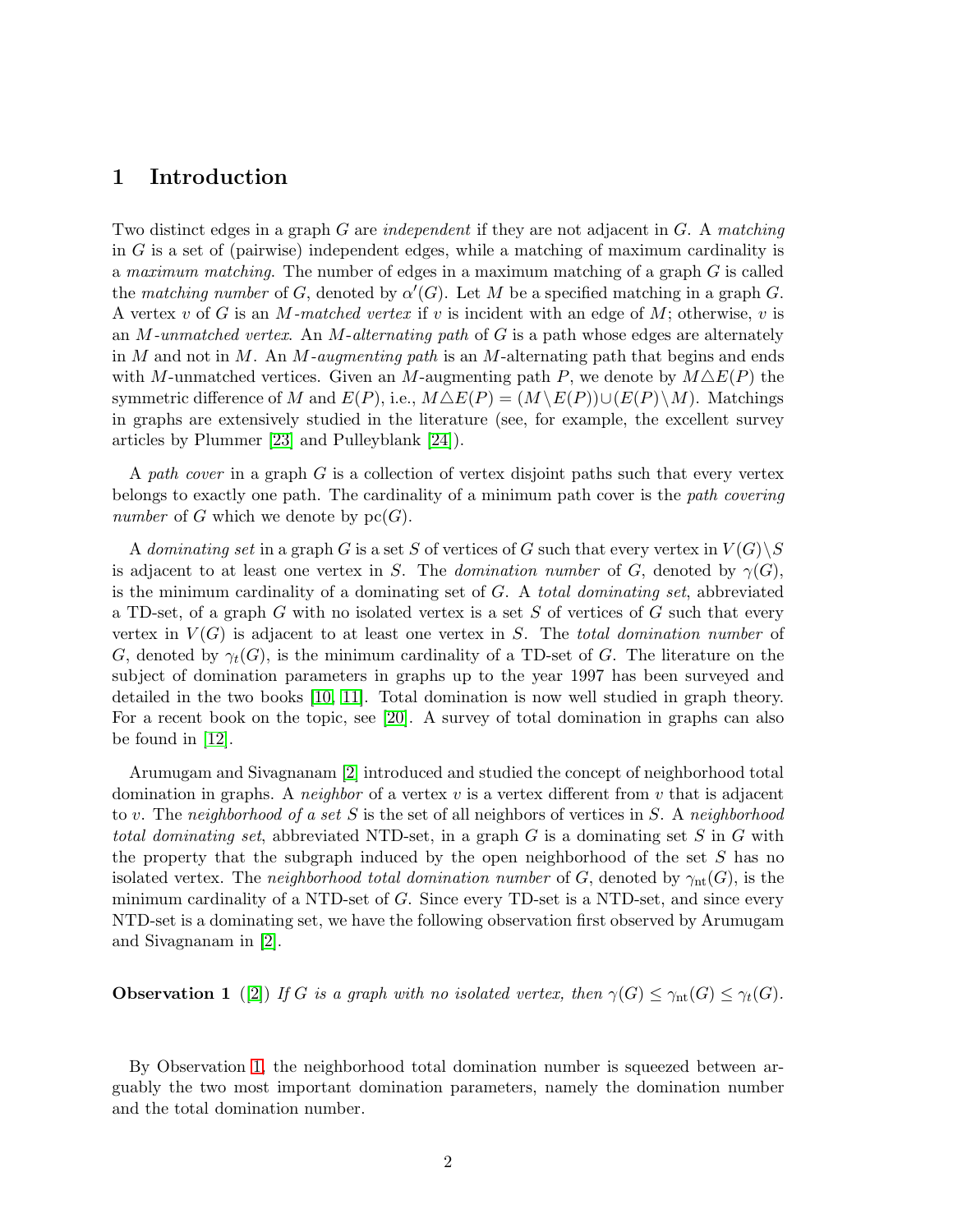#### 1.1 Terminology and Notation

For notation and graph theory terminology not defined herein, we refer the reader to [\[10\]](#page-17-2). Let G be a graph with vertex set  $V(G)$  of order  $n = |V(G)|$  and edge set  $E(G)$  of size  $m =$  $|E(G)|$ , and let v be a vertex in V. We denote the *degree* of v in G by  $d_G(v)$ . The minimum degree among the vertices of G is denoted by  $\delta(G)$ . A vertex of degree one is called a *leaf* and its neighbor a *support vertex*. For a set  $S \subseteq V$ , the subgraph induced by S is denoted by  $G[S]$ .

A *cycle* and *path* on *n* vertices are denoted by  $C_n$  and  $P_n$ , respectively. A *star* on  $n \geq 2$ vertices is a tree with a vertex of degree  $n-1$  and is denoted by  $K_{1,n-1}$ . A *double star* is a tree containing exactly two vertices that are not leaves (which are necessarily adjacent). A *subdivided star* is a graph obtained from a star on at least two vertices by subdividing each edge exactly once. We note that the smallest two subdivided stars are the paths  $P_3$  and  $P_5$ .

The *open neighborhood* of v is the set  $N_G(v) = \{u \in V | uv \in E\}$  and the *closed neighborhood of* v is  $N_G[v] = \{v\} \cup N_G(v)$ . For a set  $S \subseteq V$ , its *open neighborhood* is the set  $N_G(S) = \bigcup_{v \in S} N_G(v)$ , and its *closed neighborhood* is the set  $N_G[S] = N_G(S) \cup S$ . If the graph G is clear from the context, we simply write  $d(v)$ ,  $N(v)$ ,  $N[v]$ ,  $N(S)$  and  $N[S]$  rather than  $d_G(v)$ ,  $N_G(v)$ ,  $N_G[v]$ ,  $N_G(S)$  and  $N_G[S]$ , respectively. As observed in [\[14\]](#page-17-6) a NTD-set in G is a set S of vertices such that  $N[S] = V$  and  $G[N(S)]$  contains no isolated vertex.

A *rooted tree* distinguishes one vertex r called the *root*. For each vertex  $v \neq r$  of T, the *parent* of v is the neighbor of v on the unique  $(r, v)$ -path, while a *child* of v is any other neighbor of v. A *descendant* of v is a vertex u such that the unique  $(r, u)$ -path contains v. Let  $C(v)$  and  $D(v)$  denote the set of children and descendants, respectively, of v, and let  $D[v] = D(v) \cup \{v\}$ . A *non-leaf* of a tree T is a vertex of T of degree at least 2 in T.

#### 1.2 Known Results

Bounds relating the domination number and the matching number are studied, for example, in  $[3, 7]$  $[3, 7]$ . As a consequence of a result due to Bollobás and Cockayne  $[3]$ , the domination number of every graph with no isolated vertex is bounded above by its matching number.

**Theorem 2** ([\[3\]](#page-16-1)) *For every graph* G with no isolated vertex,  $\gamma(G) \leq \alpha'(G)$ *.* 

The total domination number versus the matching number in a graph has been studied in several papers (see, for example, [\[8,](#page-16-3) [13,](#page-17-7) [16,](#page-17-8) [18,](#page-17-9) [19,](#page-17-10) [21,](#page-17-11) [22,](#page-17-12) [25,](#page-17-13) [26\]](#page-17-14) and elsewhere). Unlike the domination number, the total domination number and the matching number of a graph are generally incomparable, even for arbitrarily large, but fixed (with respect to the order of the graph), minimum degree as shown in [\[13\]](#page-17-7). The following upper bound on the total domination in terms of its matching number and path covering number is presented in [\[8\]](#page-16-3).

<span id="page-2-0"></span>**Theorem 3** ([\[8\]](#page-16-3)) *For every graph* G with no isolated vertex,  $\gamma_t(G) \leq \alpha'(G) + \text{pc}(G)$ , and *this bound is tight.*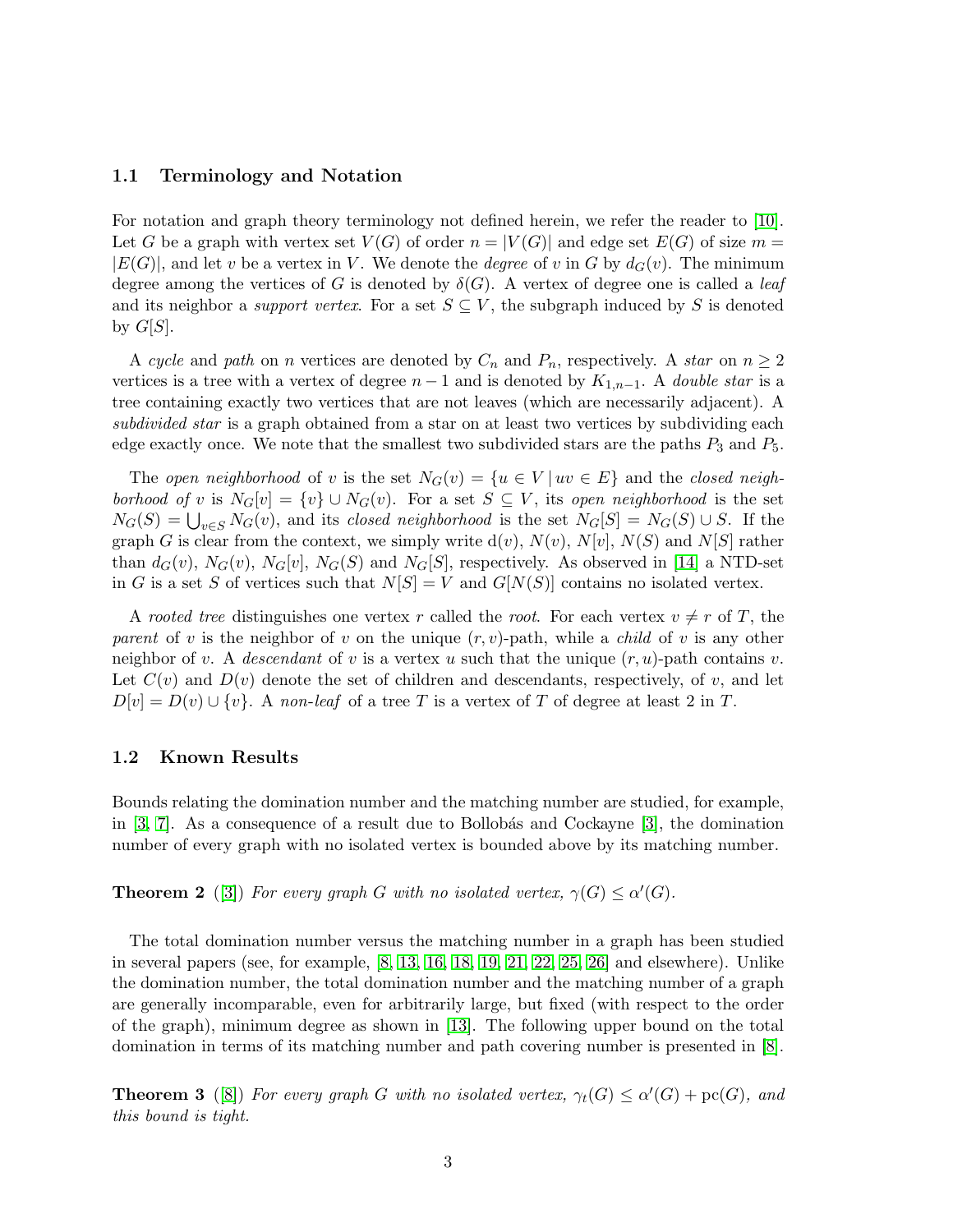<span id="page-3-1"></span>The following upper bound on the neighborhood total domination number of a connected graph in terms of its order is established in [\[14\]](#page-17-6).

**Theorem 4** ([\[14\]](#page-17-6)) Let G be a connected graph of order  $n \geq 3$ . Then,  $\gamma_{nt}(G) \leq (n+1)/2$ *with equality if and only if*  $G = C_5$  *or*  $G$  *is a subdivided star.* 

#### 1.3 The Family  $\mathcal T$

By a *weak partition* of a set we mean a partition of the set in which some of the subsets may be empty. For our purposes we define a *labeling* of a tree T as a weak partition  $S = (S_A, S_B, S_C)$  of  $V(T)$ . We will refer to the pair  $(T, S)$  as a *labeled tree*. The *label* or *status* of a vertex v, denoted sta $(v)$ , is the letter  $x \in \{A, B, C\}$  such that  $v \in S_x$ . We now define the following family of trees.

Let  $\mathcal T$  be the family of labeled trees that: (i) contains  $(P_3, S_0^*)$  where  $S_0^*$  is the labeling that assigns status A to the central vertex of  $P_3$  and status B to the two leaves; and (ii) is closed under the four operations  $\mathcal{O}_1$ ,  $\mathcal{O}_2$ ,  $\mathcal{O}_3$  and  $\mathcal{O}_4$  that are listed below, which extend the tree T' to a tree T by attaching a tree to the vertex  $v \in V(T')$ , called the *attacher* of T'.

- Operation  $\mathcal{O}_1$ . Let v be a vertex with  $sta(v) = A$ . Add a vertex  $u_1$  and the edge  $vu_1$ . Let  $sta(u_1) = B$ .
- Operation  $\mathcal{O}_2$ . Let v be a vertex with  $sta(v) = B$ . Add a path  $u_1u_2$  and the edge  $vu_1$ . Change the status of v from B to C, and so  $sta(v) = C$ , and let  $sta(u_1) = A$  and  $sta(u_2) = B.$
- Operation  $\mathcal{O}_3$ . Let v be an arbitrary vertex of T'. Add a path  $u_1u_2u_3$  and the edge  $vu_2$ . Let  $sta(u_1) = sta(u_3) = B$  and  $sta(u_2) = A$ . Further, if  $sta(v) = B$ , then change the status of  $v$  from  $B$  to  $C$ .
- Operation  $\mathcal{O}_4$ . Let v be a vertex with  $sta(v) = A$ . Add a path  $u_1u_2u_3u_4u_5$  and the edge vu<sub>3</sub>. Let  $sta(u_1) = sta(u_5) = B$ ,  $sta(u_2) = sta(u_4) = A$ , and  $sta(u_3) = C$ .

The four operations  $\mathcal{O}_1$ ,  $\mathcal{O}_2$ ,  $\mathcal{O}_3$  and  $\mathcal{O}_4$  are illustrated in Figure [1.](#page-4-0)

<span id="page-3-0"></span>We shall need the following properties of labeled trees  $(T, S)$  in the family T that follow immediately from the way in which trees in the family  $\mathcal T$  are constructed.

Observation 5 If  $(T, S) \in T$  *is a labeled tree for some labeling* S, then T has the following *properties:*

- (a) *Every support vertex of* T *belongs to*  $S_A$ *.*
- (b) The set  $S_B$  is the set of leaves of T.
- (c) *Every vertex in*  $S_A$  *has at least two neighbors in*  $S_B \cup S_C$ *.*
- (d) If  $v \in S_C$ , then  $N(v) \subseteq S_A$ .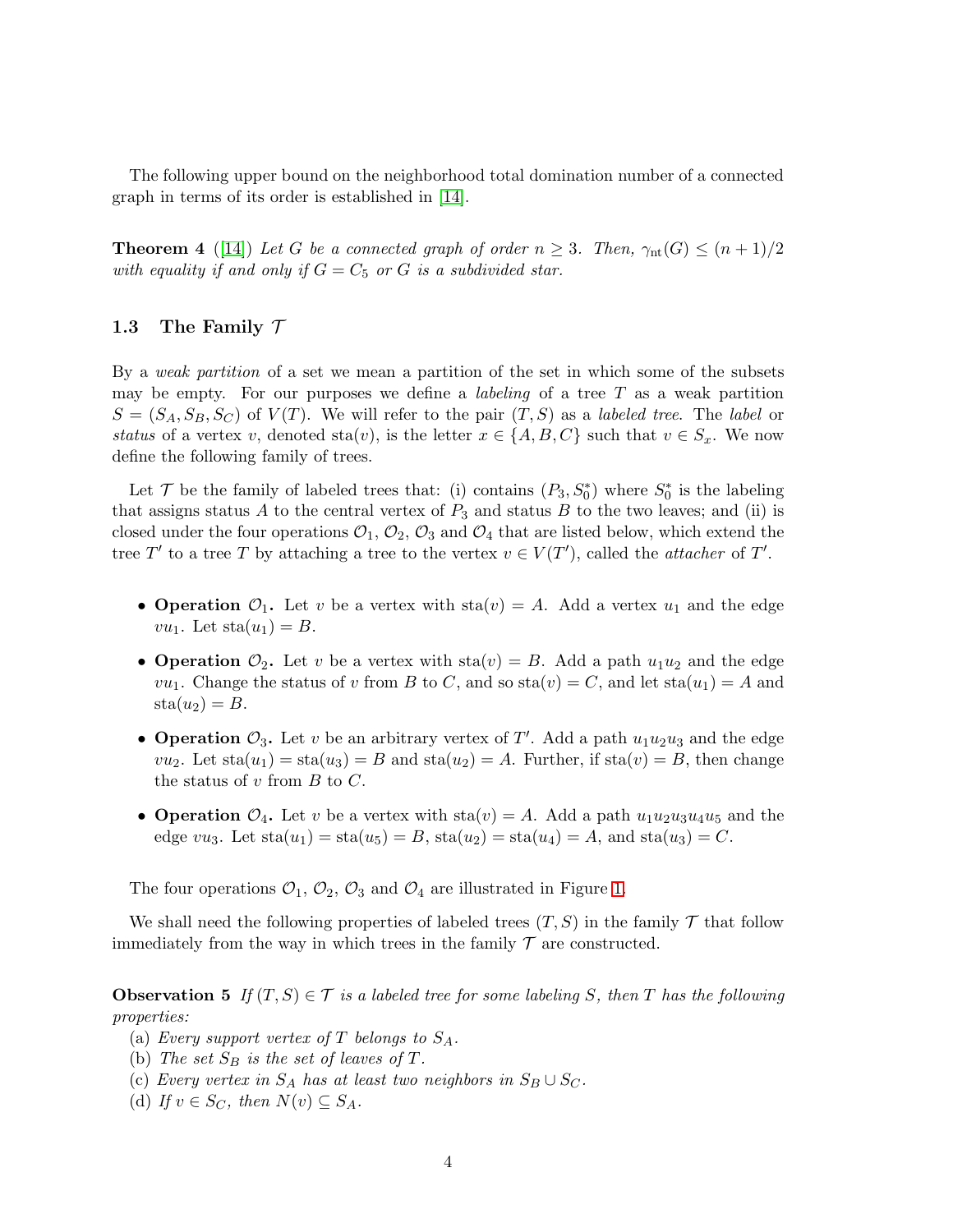<span id="page-4-0"></span>

Figure 1: The four operations  $\mathcal{O}_1$ ,  $\mathcal{O}_2$ ,  $\mathcal{O}_3$  and  $\mathcal{O}_4$ .

# 2 Main Results

We have two immediate aims in this paper. Our first aim is to establish a lower bound relating the matching number and the path covering number of a graph in terms of the order of the graph. Our second aim is to establish an upper bound on the neighborhood total domination number of a graph in terms of its matching and path covering numbers. More precisely, we shall prove the following results, proofs of which are presented in Sections [3](#page-5-0) and [4.](#page-13-0)

<span id="page-4-2"></span>**Theorem 6** Let T be a tree of order  $n \geq 3$ . Then,  $\alpha'(T) + \frac{1}{2}\text{pc}(T) \geq \frac{n}{2}$  $\frac{n}{2}$  with equality if and *only if*  $(T, S) \in T$  *for some labeling*  $S$ *.* 

<span id="page-4-1"></span>**Theorem 7** *If* G *is a graph of order* n, then  $\alpha'(G) + \frac{1}{2}\text{pc}(G) \geq \frac{n}{2}$ *. Further for*  $n \geq 3$ *,*  $\alpha'(G) + \frac{1}{2}\text{pc}(G) = \frac{n}{2}$  *if and only if* G *has a spanning tree* T *such that* 

(a)  $(T, S) \in \mathcal{T}$  *for some labeling* S. (b)  $\alpha'(G) = \alpha'(T)$ *.* 

(c)  $pc(G) = pc(T)$ *.* 

<span id="page-4-3"></span>As an application of Theorem [7,](#page-4-1) we show that the bound of Theorem [3](#page-2-0) can be improved considerably if we restrict the minimum degree of the graph to be at least three.

**Corollary 8** If G is a graph with  $\delta(G) \geq 3$ , then  $\gamma_t(G) \leq \alpha'(G) + \frac{1}{2}(\text{pc}(G) - 1)$ , and this *bound is tight.*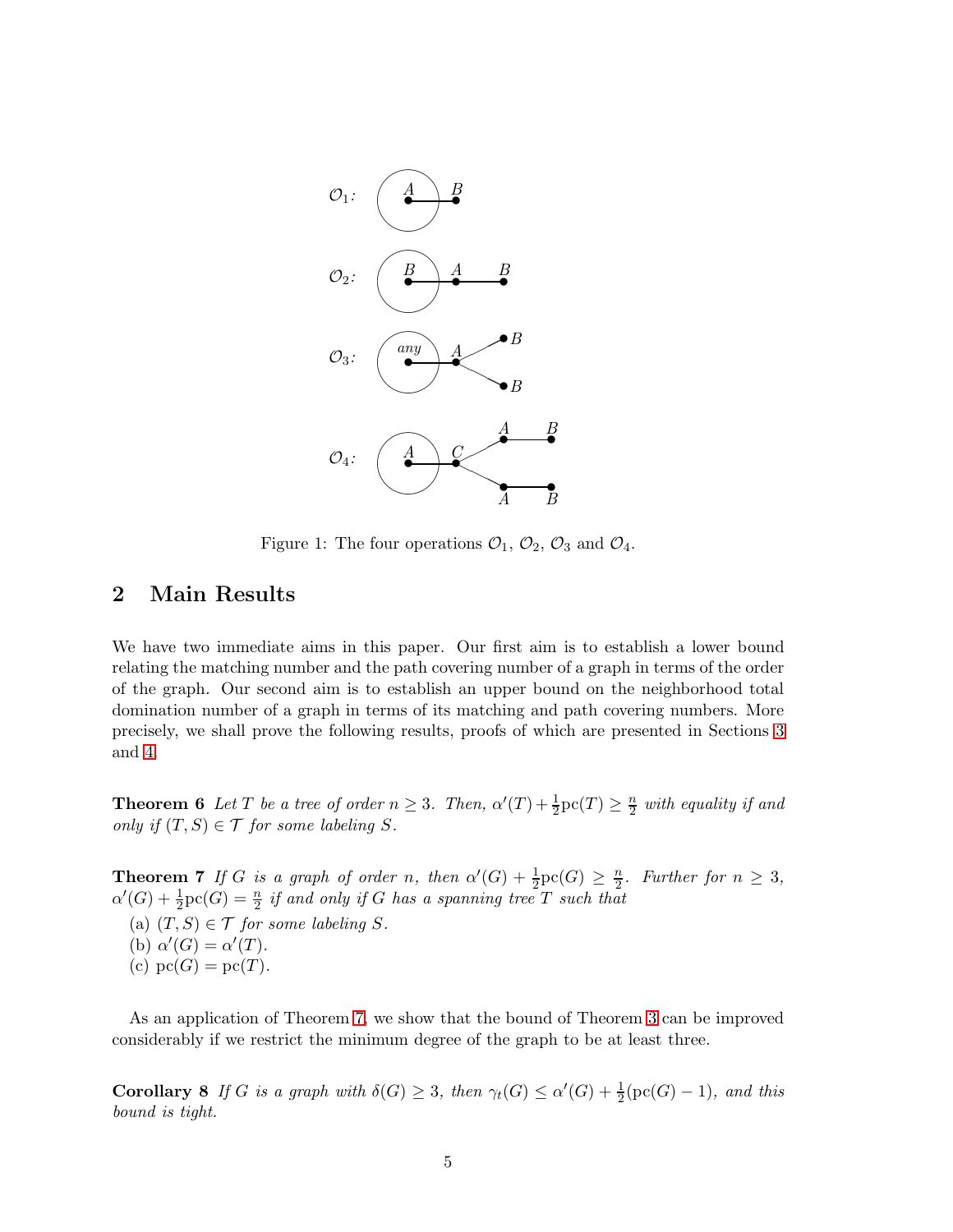<span id="page-5-2"></span>As a further application of Theorem [7,](#page-4-1) we establish the following upper bound on the neighborhood total domination number of a graph in terms of its matching and path covering numbers.

Corollary 9 *If* G *is a connected graph of order at least* 3*, then*

$$
\gamma_{\rm nt}(G) \le \alpha'(G) + \frac{1}{2} {\rm pc}(G)
$$

<span id="page-5-0"></span>*unless*  $G \in \{P_3, P_5, C_5\}$  *in which case*  $\gamma_{nt}(G) = \alpha'(G) + \frac{1}{2}(\text{pc}(G) + 1)$ *.* 

# 3 Proof of Theorem [6](#page-4-2) and Theorem [7](#page-4-1)

<span id="page-5-1"></span>In this section, we establish a lower bound for  $\alpha'(G) + \frac{1}{2}\text{pc}(G)$ . For this purpose, we shall need the following results on matchings and path covers in trees.

**Lemma 10** If T is a tree of order  $n \geq 1$ , then  $\alpha'(T) + \frac{1}{2}\text{pc}(T) \geq \frac{n}{2}$  $\frac{n}{2}$ .

**Proof.** We proceed by induction on the order  $n \geq 1$  of a tree T. If  $n \in \{1,2,3\}$ , then  $T = P_n$  and the result follows readily. This establishes the base case. Let  $n \geq 4$  and assume that if T' is a tree of order  $n'$  where  $n' < n$ , then  $\alpha'(T') + \frac{1}{2}\text{pc}(T') \geq \frac{n'}{2}$  $\frac{\tau}{2}$ . Let T be a tree of order *n*. If *T* is a star, then  $\alpha'(T) = 1$  and  $\text{pc}(T) = n - \tilde{2}$ , and so  $\alpha'(T) + \frac{1}{2}\text{pc}(T) = \frac{n}{2}$ . Hence we may assume that  $\text{diam}(T) \geq 3$ , for otherwise the desired result follows. Let P be a longest path in T and suppose that P is an  $(r, u)$ -path. Necessarily, r and u are leaves in T. We now root the tree T at the vertex r. Let v be the parent of u, and let w be the parent of  $v$  in the rooted tree  $T$ .

Let P be a minimum path cover in T and let  $P_v$  be the path in P containing v. Thus,  $|\mathcal{P}| = \text{pc}(T)$ . By the minimality of the path cover  $\mathcal{P}$  in T, we may assume, renaming the children of v if necessary, that  $u \in V(P_v)$ .

Suppose that  $d_T(v) = 2$ . In this case, let  $T' = T - \{u, v\}$  and let T' have order n', and so  $n' = n - 2 \ge 2$ . Applying the inductive hypothesis to  $T'$ , we note that  $\alpha'(T') + \frac{1}{2}pc(T') \ge \frac{n'}{2}$  $\frac{n'}{2}$ . Every matching in  $T'$  can be extended to a matching in T by adding to it the edge  $uv$ , implying that  $\alpha'(T) \ge \alpha'(T') + 1$ . By our earlier assumption, the vertex  $u \in V(P_v)$ . If  $w \in V(P_v)$ , then replacing the path  $P_v$  in  $\mathcal P$  with the path  $P_v - \{u, v\}$  produces a path cover in T' of size  $|\mathcal{P}|$ . If  $w \notin V(P_v)$ , then removing the path  $P_v$  from  $\mathcal P$  produces a path cover in T' of size  $|\mathcal{P}|-1$ . In both cases, we produce a path cover in T' of size at most  $|\mathcal{P}|$ , implying that  $\mathrm{pc}(T') \leq \mathrm{pc}(T)$ . Therefore,  $\alpha'(T) + \frac{1}{2}\mathrm{pc}(T) \geq \alpha'(T') + \frac{1}{2}\mathrm{pc}(T') + 1 \geq \frac{n'}{2} + 1 = \frac{n}{2}$ . Hence we may assume that  $d_T(v) \geq 3$ , for otherwise the desired result holds.

Let  $C(v) = \{u_1, u_2, \ldots, u_k\}$  denote the children of v, where  $u = u_1$ . By assumption,  $k \geq 2$ . We now let T' be the tree obtained from T by deleting v and all children of v; that is,  $T' = T - D[v]$ . Let T' have order n', and so  $n' = n - k - 1$ . Applying the inductive hypothesis to  $T'$ , we note that  $\alpha'(T') + \frac{1}{2}\text{pc}(T') \geq \frac{n'}{2}$  $\frac{n'}{2}$ . Every matching in T' can be extended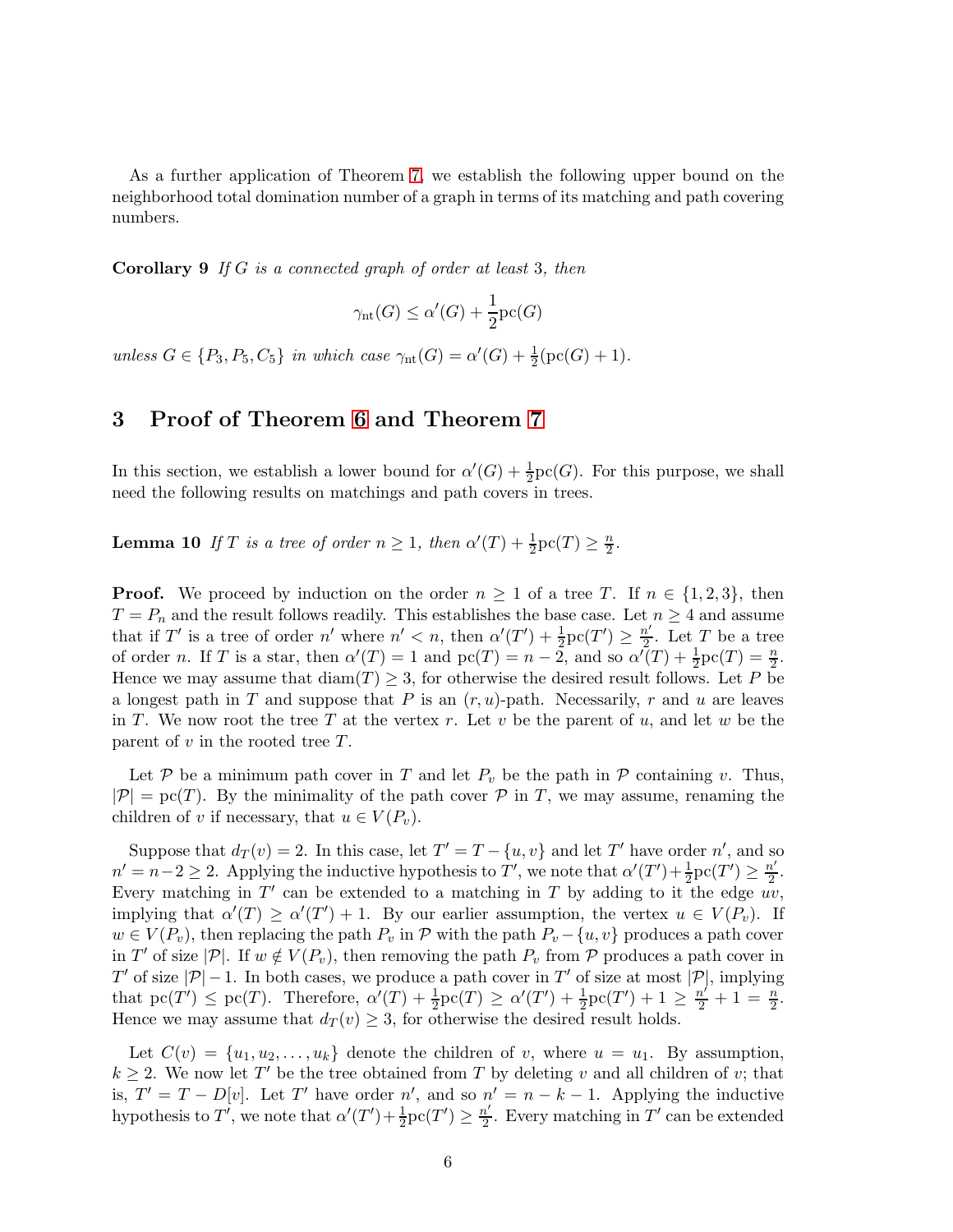to a matching in T by adding to it the edge uv, implying that  $\alpha'(T) \geq \alpha'(T') + 1$ . By the minimality of the path cover  $P$  in T, the path  $P_v$  in  $P$  contains either the vertex w or a child of v different from  $u_1$ . If  $w \in V(P_v)$ , then we can remove from P both the path  $P_v$ and the path in  $\mathcal P$  that consists only of the vertex  $u_2$  and replace these two paths with the path  $P_v - \{u, v\}$  and the path  $u_1v_2$ . Hence, we can choose P so that the path  $P_v$  in P that contains v is the path  $u_1vu_2$ . We note that if  $k \geq 3$ , then each child  $u_i$  of v belongs to a path in  $P$  that consists only of the vertex  $u_i$ . Removing the  $k-1$  paths from  $P$  that contain vertices in  $D[v]$ , we produce a path cover in T' of size  $|\mathcal{P}| - (k-1) = \text{pc}(T) - k + 1$ , implying that  $pc(T') \leq pc(T) - k + 1$ . Hence,

$$
\alpha'(T) + \frac{1}{2}\text{pc}(T) \geq (\alpha'(T') + 1) + \frac{1}{2}(\text{pc}(T') + k - 1)
$$
  
=  $(\alpha'(T') + \frac{1}{2}\text{pc}(T')) + \frac{1}{2}(k + 1)$   
 $\geq \frac{n'}{2} + \frac{k+1}{2}$   
=  $\frac{n-k-1}{2} + \frac{k+1}{2}$   
=  $\frac{n}{2}$ .

This completes the proof of Lemma [10.](#page-5-1)  $\Box$ 

Let  $(T, S) \in \mathcal{T}$  be a labeled tree for some labeling S. Then there is a sequence of labeled trees  $(T_0, S_0), (T_1, S_1), \ldots, (T_k, S_k)$  such that  $(T_0, S_0) = (P_3, S_0^*)$ ,  $(T_k, S_k) = (T, S)$ , and if  $k \geq 1$ , then for  $i \in \{1, \ldots, k\}$ , the labeled tree  $(T_i, S_i)$  can be obtained from  $(T_{i-1}, S_{i-1})$  by one of the operations  $\mathcal{O}_1$ ,  $\mathcal{O}_2$ ,  $\mathcal{O}_3$  or  $\mathcal{O}_4$ . We call the number of terms in such a sequence of labeled trees that is used to construct  $(T, S)$ , the *length* of the sequence. In particular, the above sequence has length k. We remark that a sequence of labeled trees used to construct  $(T, S)$  is not necessarily unique. Further, the length of such sequences may differ. We shall need the following properties of trees in the family  $\mathcal{T}$ .

<span id="page-6-0"></span>**Lemma 11** If  $(T, S) \in \mathcal{T}$  *is a labeled tree for some labeling* S, then T has the following *properties.*

- (a) If  $w \in S_A$  and M is an arbitrary maximum matching in T, then w is M-matched.
- (b) If  $w \in S_B \cup S_C$ , then there exists a maximum matching M in T such that w is
- M*-unmatched.* (c)  $\alpha'(T) + \frac{1}{2}\text{pc}(T) = \frac{n}{2}$ .

**Proof.** Let  $(T, S) \in \mathcal{T}$  be a labeled tree for some labeling S. We proceed by induction on the length,  $k \geq 0$ , of a sequence used to construct  $(T, S)$ . If  $k = 0$ , then  $T = P_3$  and  $S = S_0^*$ , and Properties (a), (b) and (c) hold. This establishes the base case. Let  $k \ge 1$  and assume that if the length of the sequence used to construct a labeled tree  $(T', S') \in \mathcal{T}$  is less than k, then Properties (a), (b) and (c) hold for the labeled tree  $(T', S')$ . Let  $(T, S) \in \mathcal{T}$ and let  $(T_0, S_0), (T_1, S_1), \ldots, (T_k, S_k)$  be a sequence of length k used to construct  $(T, S)$ , where  $(T_0, S_0) = (P_3, S_0^*)$  and  $(T_k, S_k) = (T, S)$ . Let  $T' = T_{k-1}$  and let  $S' = S_{k-1}$ . Then,  $(T', S') \in \mathcal{T}$ . Let M be a maximum matching in T and let M' be the restriction of M to the tree T'; that is,  $M' = M \cap E(T')$ . We consider four cases, depending on the operation applied to  $(T', S')$  in order to obtain  $(T, S)$ .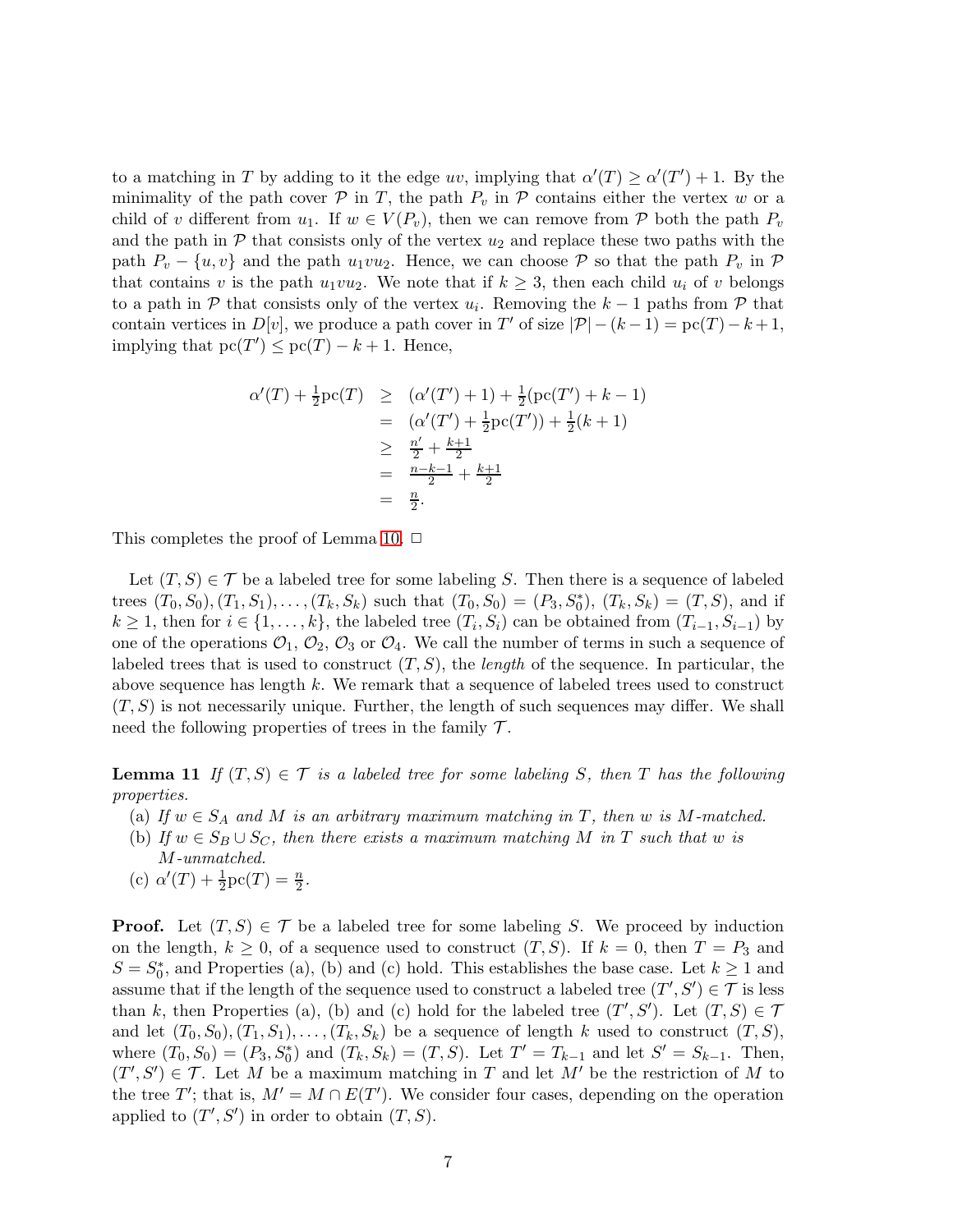*Case 1.*  $(T, S)$  *can be obtained from*  $(T', S')$  *by operation*  $\mathcal{O}_1$ *.* Let *v* be the attacher in T' and let  $u_1$  be the vertex added to T' to obtain T. Then,  $sta(v) = A$  and  $sta(u_1) = B$ . We show that  $\alpha'(T') = \alpha'(T)$ . Since M is a maximum matching in T, the vertex v is M-matched. If  $vu_1 \notin M$ , then  $M' = M$ , implying that  $\alpha'(T') \ge |M'| = |M| = \alpha'(T)$ . If  $vu_1 \in M$ , then  $M' = M \setminus \{vu_1\}$  and  $|M'| = |M| - 1$ . Applying the inductive hypothesis to the labeled tree  $(T', S') \in \mathcal{T}$ , the matching M' is not a maximum matching in T' since the vertex  $v \in S'_A$  is M'-unmatched. Hence in this case,  $\alpha'(T') \ge |M'| + 1 = |M| = \alpha'(T)$ . In both cases,  $\alpha'(T') \geq \alpha'(T)$ . Conversely, every matching in T' is a matching in T, and so  $\alpha'(T) \geq \alpha'(T')$ . Consequently,  $\alpha'(T') = \alpha'(T)$ .

We show firstly that Property (a) holds. Let  $w \in S_A$ . Then,  $w \in V(T')$ . Let M be an arbitrary maximum matching in  $T$  and let  $M'$  be the restriction of  $M$  to the tree  $T'$ . Suppose, to the contrary, that w is M-unmatched. If  $M = M'$ , then applying the inductive hypothesis to the labeled tree  $(T', S') \in \mathcal{T}$  the vertex w is M'-matched in T' and therefore M-matched in T, a contradiction. Hence,  $M \neq M'$ , implying that  $vu_1 \in M$ . Thus,  $M' = M \setminus \{vu_1\}$  and  $|M'| = |M| - 1$ . We now consider the matching M'. Let  $P_v$  be a longest path in  $T'$  starting at v and whose edges are alternately not in  $M'$  and in  $M'$  and whose vertices are alternately in  $S'_A$  and in  $S'_C$ . Let  $P_v$  be a  $(v, z)$ -path. By Observation [5,](#page-3-0) every vertex in the set  $S'_A$  has at least two neighbors in  $S'_B \cup S'_C$ .

If  $v = z$ , then in the tree T' the vertex v has no neighbor in  $S_C'$  and therefore at least two neighbors in  $S'_B$ . Let u' be a neighbor of v in T' that belongs to  $S'_B$ . By Observation [5\(](#page-3-0)b), the vertex u' is a leaf. Since  $vu_1 \in M$ , we note that u' is M-unmatched. We now consider the matching  $M^* = M' \cup \{u'v\}$ . Since  $M^*$  has size  $|M'| + 1 = |M| = \alpha'(T) = \alpha'(T')$ , the matching  $M^*$  is a maximum matching in T'. Since  $w \notin \{u', v\}$  and w is M-unmatched, the vertex w is  $M^*$ -unmatched, contradicting Property (a). Hence,  $v \neq z$ .

If  $z \in S_C'$ , then by the maximality of the path  $P_v$  the vertex z is M'-unmatched. Thus,  $P_v$ is an M'-augmenting  $(v, z)$ -path in T'. We now consider the matching  $M^* = M \triangle E(P_v)$ . Since  $M^*$  has size  $|M'| + 1 = |M| = \alpha'(T) = \alpha'(T')$ , the matching  $M^*$  is a maximum matching in T'. Since  $w \notin V(P_v)$  and w is M-unmatched, the vertex w is M<sup>\*</sup>-unmatched, contradicting Property (a). Hence,  $z \in S'_A$ .

Since  $z \in S'_A$ , the vertex z has at least two neighbors in  $S'_B \cup S'_C$ . By the maximality of the path  $P_v$  the vertex z has no neighbor in  $S_C'$  except for the vertex immediately preceding it on the path  $P_v$  (that is M-matched to z). Thus, z has a neighbor, z' say, that belongs to  $S'_B$ . By Observation [5\(](#page-3-0)b), the vertex  $z'$  is a leaf. We now extend the path  $P_v$  by adding to it the vertex z' and the edge zz' to produce a new path P which is an M'-augmenting  $(v, z')$ -path in T'. We now consider the matching  $M^* = M \Delta E(P)$ . Since  $M^*$  has size  $|M'| + 1 = |M| = \alpha'(T) = \alpha'(T')$ , the matching  $M^*$  is a maximum matching in T'. Since  $w \notin V(P)$  and w is M-unmatched, the vertex w is M<sup>\*</sup>-unmatched, contradicting Property (a). Therefore,  $w$  is  $M$ -matched. Since  $w$  was chosen to be an arbitrary vertex in  $S_A$ , this proves that Property (a) holds.

We show secondly that Property (b) holds. Let  $w \in S_B \cup S_C$ . Suppose that  $w = u_1$ . Let  $M^*$  be an arbitrary maximum matching in T'. Since  $\alpha'(T') = \alpha'(T)$ , the matching  $M^*$ is a maximum matching in T such that w is  $M^*$ -unmatched, as desired. Hence we may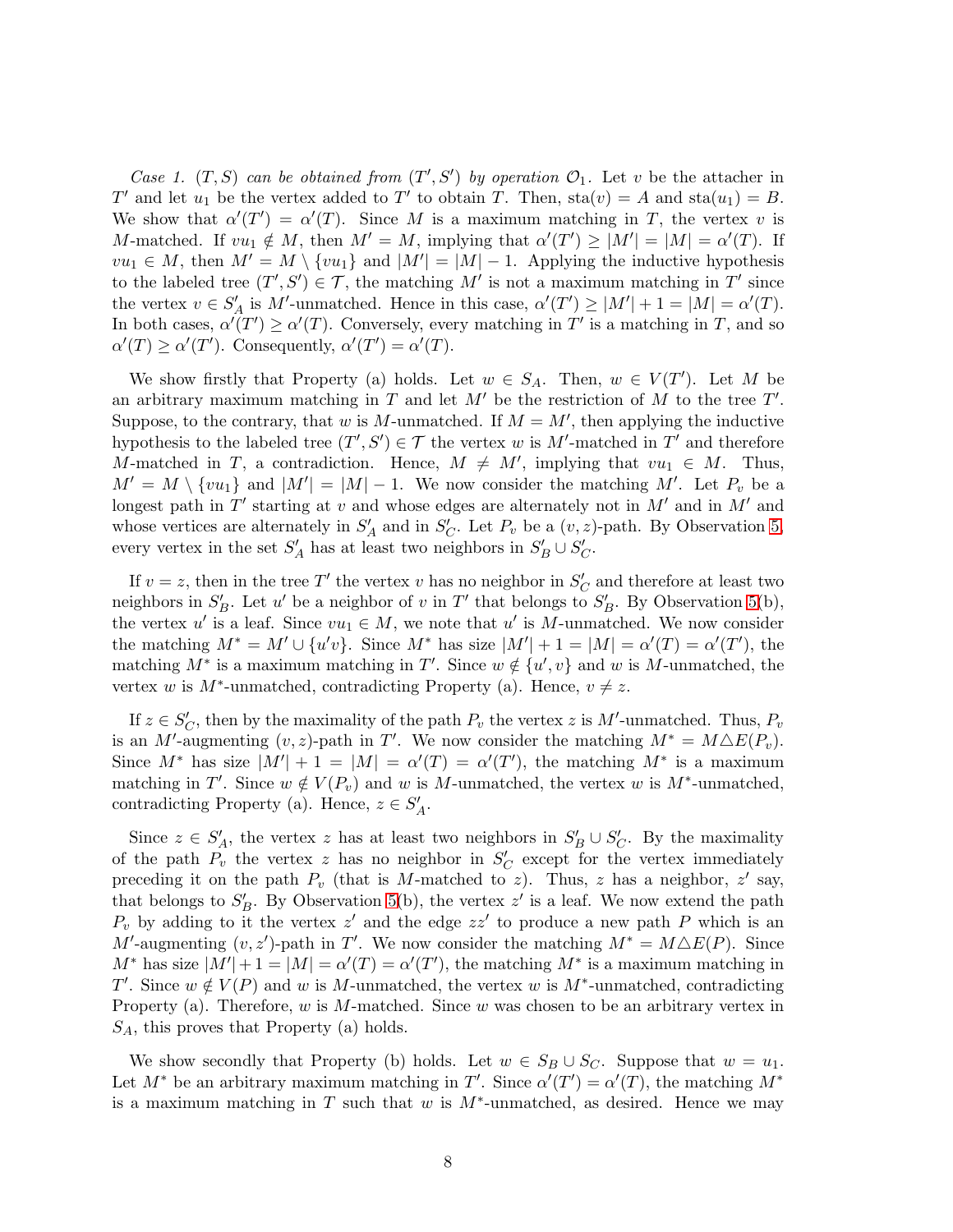assume that  $w \neq u_1$ , for otherwise the desired result holds. Thus,  $w \in V(T')$ . Applying the inductive hypothesis to the labeled tree  $(T', S')$ , there exists a maximum matching  $M_w$  in T' such that w is  $M_w$ -unmatched. Since  $\alpha'(T') = \alpha'(T)$ , the matching  $M_w$  is a maximum matching in T such that w is  $M_w$ -unmatched. This establishes Property (b).

We prove next that Property (c) holds. As observed earlier,  $\alpha'(T') = \alpha'(T)$ . Either  $\text{pc}(T') = \text{pc}(T) - 1$  or  $\text{pc}(T') = \text{pc}(T)$ , implying by Lemma [10](#page-5-1) that  $\frac{n}{2} \leq \alpha'(T) + \frac{1}{2}\text{pc}(T) \leq$  $\alpha'(T') + \frac{1}{2}(\text{pc}(T') + 1) = \frac{n'}{2} + \frac{1}{2} = \frac{n}{2}$  $\frac{n}{2}$ . Hence we must have equality throughout this inequality chain. In particular,  $\alpha'(\overline{T}) + \frac{1}{2} \overline{p}c(T) = \frac{n}{2}$ . This establishes Property (c).

*Case 2.*  $(T, S)$  *can be obtained from*  $(T', S')$  *by operation*  $\mathcal{O}_2$ *.* Let v be the attacher in T' and let  $u_1u_2$  be the path added to T' and  $vu_1$  the added edge. Then,  $\text{sta}_{T'}(v) = B$  but  $\text{sta}_{T}(v) = C$ , while  $\text{sta}(u_1) = A$  and  $\text{sta}(u_2) = B$ . If  $u_1u_2 \notin M$ , then by the maximality of M, the edge  $u_1v \in M$  and we can simply replace the edge  $u_1v$  in M with the edge  $u_1u_2$ . Hence we may choose M so that  $u_1u_2 \in M$ . Thus,  $M' = M \setminus \{u_1u_2\}$  is a matching in  $T'$ , implying that  $\alpha'(T') \ge |M'| = |M| - 1 = \alpha'(T) - 1$ . Every matching in T' can be extended to a matching in T by adding to it the edge  $u_1u_2$ , and so  $\alpha'(T) \ge \alpha'(T') + 1$ . Consequently,  $\alpha'(T') = \alpha'(T) - 1.$ 

We show firstly that Property (a) holds. Let  $w \in S_A$ . Let M be an arbitrary maximum matching in T and let  $M'$  be the restriction of M to the tree T'. Suppose, to the contrary, that w is M-unmatched. If  $w = u_1$ , then by the maximality of M, the vertex w is Mmatched, a contradiction. Hence,  $w \in V(T')$ . Suppose  $vu_1 \in M$ . Then,  $M' = M \setminus$  $\{vu_1\}$ . Since  $\alpha'(T') = \alpha'(T) - 1$  and M' has size  $|M| - 1 = \alpha'(T) - 1 = \alpha'(T')$ , the matching  $M'$  is a maximum matching in  $T'$ . Applying the inductive hypothesis to the labeled tree  $(T', S') \in \mathcal{T}$  the vertex w is M'-matched in T' and therefore M-matched in T, a contradiction. Therefore,  $vu_1 \notin M$ , implying that  $u_1u_2 \in M$  and  $M' = M \setminus \{u_1u_2\}$ . Once again, M' has size  $\alpha'(T) - 1$  and is a maximum matching in T'. Applying the inductive hypothesis to the labeled tree  $(T', S') \in \mathcal{T}$ , the vertex w is M'-matched in T' and therefore  $M$ -matched in  $T$ , a contradiction. This establishes Property (a).

We show secondly that Property (b) holds. Let  $w \in S_B \cup S_C$ . Suppose that  $w = u_2$ . Applying the inductive hypothesis to the labeled tree  $(T', S')$ , there is a maximum matching  $M^*$  of T' such that the vertex v which has status B in  $(T', S')$  is  $M^*$ -unmatched. Thus the matching  $M_w = M^* \cup \{vu_1\}$  is a maximum matching in T such that w is  $M_w$ -unmatched. Hence we may assume that  $w \in V(T')$ , for otherwise the desired result holds. (Possibly,  $w = v$ , in which case w has status B in  $(T', S')$  and status C in  $(T, S)$ .) Applying the inductive hypothesis to the labeled tree  $(T', S') \in \mathcal{T}$ , there is a maximum matching  $M^*$  of T' such that the vertex w is M<sup>\*</sup>-unmatched. Thus the matching  $M_w = M^* \cup \{u_1u_2\}$  is a maximum matching in T such that w is  $M_w$ -unmatched. This establishes Property (b).

We prove next that Property (c) holds. As observed earlier,  $\alpha'(T') = \alpha'(T) - 1$ . Since the attacher vertex v is a leaf in T', we note that  $pc(T) = pc(T')$ . Therefore,  $\alpha'(T) + \frac{1}{2}pc(T) =$  $(\alpha'(T')+1)+\frac{1}{2}\text{pc}(T')=\frac{n'}{2}+1=\frac{n}{2}$ . This establishes Property (c).

*Case 3.*  $(T, S)$  *can be obtained from*  $(T', S')$  *by operation*  $\mathcal{O}_3$ . Let v be the attacher in T' and let  $u_1u_2u_3$  be the path added to T' and  $vu_2$  the added edge. Then,  $sta(u_1) = sta(u_3)$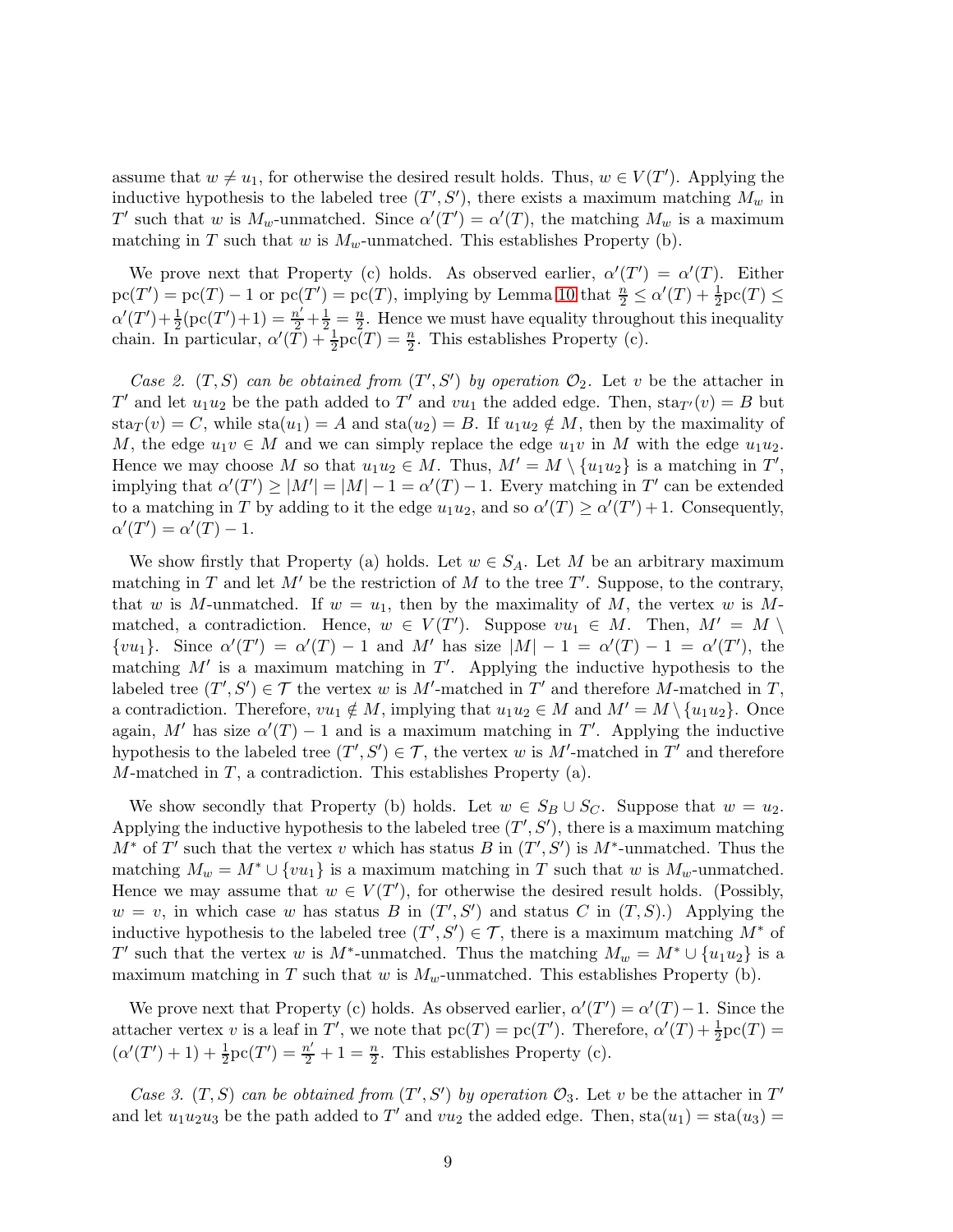B and sta $(u_2) = A$ . Further,  $\alpha'(T') = \alpha'(T) - 1$ .

We show firstly that Property (a) holds. Let  $w \in S_A$ . Let M be an arbitrary maximum matching in T and let  $M'$  be the restriction of M to the tree T'. Suppose, to the contrary, that w is M-unmatched. If  $w = u_2$ , then by the maximality of M, the vertex w is Mmatched, a contradiction. Hence,  $w \in V(T')$ . If  $vu_2$ , then M' has size  $|M| - 1 = \alpha'(T) - 1$ . Since  $\alpha'(T') = \alpha'(T) - 1$ , the matching M' is a maximum matching in T'. Applying the inductive hypothesis to the labeled tree  $(T', S') \in \mathcal{T}$  the vertex w is M'-matched in T' and therefore M-matched in T, a contradiction. Therefore,  $vu_2 \notin M$ , implying that  $u_1u_2 \in M$  or  $u_2u_3 \in M$ . Renaming  $u_1$  and  $u_3$ , if necessary, we may assume that  $u_1u_2 \in M$ . Thus,  $M' = M \setminus \{u_1u_2\}$ . Once again, M' has size  $\alpha'(T) - 1$  and is a maximum matching in T'. Applying the inductive hypothesis to the labeled tree  $(T', S') \in \mathcal{T}$  the vertex w is  $M'$ -matched in  $T'$  and therefore  $M$ -matched in  $T$ , a contradiction. This establishes Property (a).

We show secondly that Property (b) holds. Let  $w \in S_B \cup S_C$ . Suppose that  $w = u_1$ . Let  $M^*$  be a maximum matching of T'. Then, the matching  $M_w = M^* \cup \{u_2u_3\}$  is a maximum matching in T such that w is  $M_w$ -unmatched. Analogously, if  $w = u_2$ , then there exists a maximum matching  $M_w$  in T such that w is  $M_w$ -unmatched. Hence we may assume that  $w \in V(T')$ , for otherwise the desired result holds. Applying the inductive hypothesis to the labeled tree  $(T', S') \in \mathcal{T}$ , there is a maximum matching  $M^*$  of  $T'$  such that the vertex w is  $M^*$ -unmatched. Thus the matching  $M_w = M^* \cup \{u_1u_2\}$  is a maximum matching in T such that w is  $M_w$ -unmatched. This establishes Property (b).

We prove next that Property (c) holds. As observed earlier,  $\alpha'(T') = \alpha'(T) - 1$ . In this case, we note that  $pc(T) = pc(T') + 1$ . Therefore,  $\alpha'(T) + \frac{1}{2}pc(T) = (\alpha'(T') + 1) +$ 1  $\frac{1}{2}(\text{pc}(T')+1) = \frac{n'}{2} + \frac{3}{2} = \frac{n}{2}$  $\frac{n}{2}$ . This establishes Property (c).

*Case 4.*  $(T, S)$  *can be obtained from*  $(T', S')$  *by operation*  $\mathcal{O}_4$ *.* Let v be the attacher in T' and let  $u_1u_2u_3u_4u_5$  be the path added to T' and  $vu_3$  the added edge. Then,  $sta(u_1)$  =  $sta(u_5) = B$ ,  $sta(u_2) = sta(u_4) = A$ , and  $sta(u_3) = C$ .

We show that  $\alpha'(T') = \alpha'(T) - 2$ . Since M is a maximum matching in T, both vertices  $u_2$ and  $u_4$  are M-matched. If  $vu_3 \notin M$ , then  $\alpha'(T') \ge |M'| = |M| - 2 = \alpha'(T) - 2$ . If  $vu_3 \in M$ , then  $M' = M \setminus \{u_1u_2, u_4u_5, vu_3\}$  and  $|M'| = |M| - 3$ . Applying the inductive hypothesis to the labeled tree  $(T', S') \in \mathcal{T}$ , the matching M' is not a maximum matching in T' since the vertex  $v \in S'_A$  is M'-unmatched. Hence in this case,  $\alpha'(T') \ge |M'| + 1 = |M| - 2 = \alpha'(T) - 2$ . In both cases,  $\alpha'(T') \geq \alpha'(T) - 2$ . Conversely, every matching in T' can be extended to a matching in T by adding to it the edges  $u_1u_2$  and  $u_4u_5$ , and so  $\alpha'(T) \geq \alpha'(T') + 2$ . Consequently,  $\alpha'(T') = \alpha'(T) - 2$ .

We show firstly that Property (a) holds. Let  $w \in S_A$ . Let M be an arbitrary maximum matching in T and let  $M'$  be the restriction of M to the tree T'. Suppose, to the contrary, that w is M-unmatched. If  $w = u_2$  or if  $w = u_4$ , then by the maximality of M, the vertex w is M-matched, a contradiction. Hence,  $w \in V(T')$ . If  $vu_3 \notin M$ , then M' has size  $|M| - 2 = \alpha'(T) - 2$ . Since  $\alpha'(T') = \alpha'(T) - 2$ , the matching M' is a maximum matching in T'. Applying the inductive hypothesis to the labeled tree  $(T', S') \in \mathcal{T}$ , the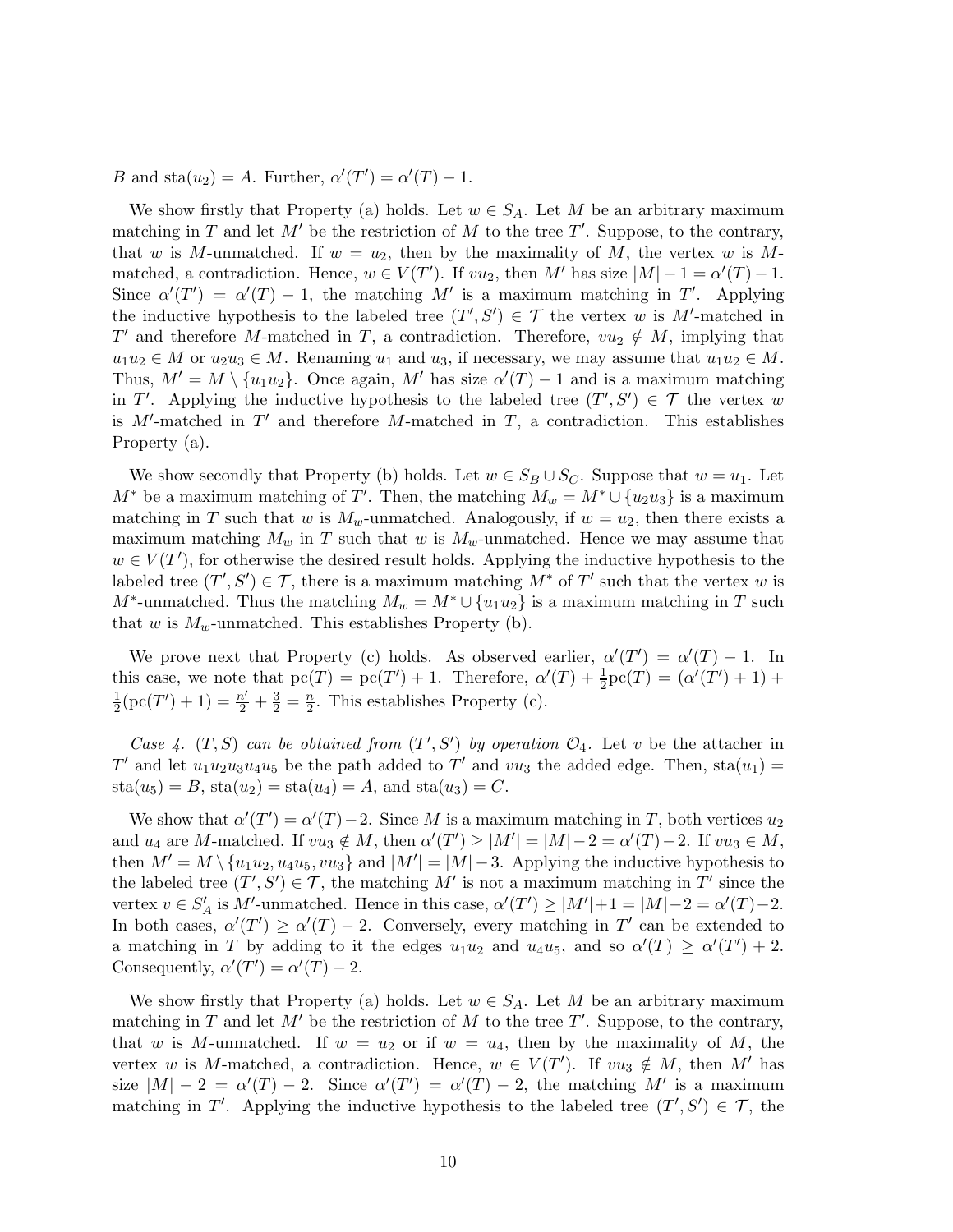vertex w is  $M'$ -matched in  $T'$  and therefore M-matched in  $T$ , a contradiction. Therefore,  $vu_3 \in M$ , implying that  $M' = M \setminus \{u_1u_2, u_4u_5, vu_3\}$  and  $|M'| = |M| - 3$ .

We now consider the matching  $M'$ . Let  $P_v$  be a longest path in  $T'$  starting at v and whose edges are alternately not in  $M'$  and in  $M'$  and whose vertices are alternately in  $S'_{A}$ and in  $S_C'$ . Let  $P_v$  be a  $(v, z)$ -path. By Observation [5,](#page-3-0) every vertex in the set  $S_A'$  has at least two neighbors in  $S'_B \cup S'_C$ . We now proceed analogously as in the proof of Case 1 presented earlier.

If  $v = z$ , then the vertex v has a leaf-neighbor u' that belongs to  $S'_B$  and is M-unmatched. We now consider the matching  $M^* = M' \cup \{u'v\}$ . Since  $M^*$  has size  $|M'| + 1 = |M| - 2 =$  $\alpha'(T) - 2 = \alpha'(T')$ , the matching  $M^*$  is a maximum matching in T'. Since  $w \notin \{u', v\}$ and w is M-unmatched, the vertex w is  $M^*$ -unmatched, contradicting Property (a). Hence,  $v \neq z$ .

If  $z \in S_C'$ , then  $P_v$  is an M'-augmenting  $(v, z)$ -path in T'. We now consider the matching  $M^* = M \Delta E(P_v)$ . Since  $M^*$  has size  $|M'| + 1 = |M| - 2 = \alpha'(T) - 2 = \alpha'(T')$ , the matching  $M^*$  is a maximum matching in T'. Since  $w \notin V(P_v)$  and w is M-unmatched, the vertex w is  $M^*$ -unmatched, contradicting Property (a). Hence,  $z \in S'_A$ .

Since  $z \in S'_A$ , the vertex z has a leaf-neighbor u' that belongs to  $S'_B$  and is M-unmatched. We now extend the path  $P_v$  by adding to it the vertex  $z'$  and the edge  $zz'$  to produce a new path P which is an M'-augmenting  $(v, z')$ -path in T'. We now consider the matching  $M^* = M \triangle E(P)$ . Since  $M^*$  has size  $|M'| + 1 = |M| - 2 = \alpha'(T) - 2 = \alpha'(T')$ , the matching  $M^*$  is a maximum matching in T'. Since  $w \notin V(P)$  and w is M-unmatched, the vertex w is  $M^*$ -unmatched, contradicting Property (a). Therefore, w is  $M$ -matched. Since w was chosen to be an arbitrary vertex in  $S_A$ , this proves that Property (a) holds.

We show secondly that Property (b) holds. Let  $w \in S_B \cup S_C$ . Suppose that  $w \notin$  $V(T')$ , and so  $w \in \{u_1, u_3, u_5\}$ . Let  $M^*$  be a maximum matching of T'. If  $w = u_1$ , let  $M_w = M^* \cup \{u_2u_3, u_4u_5\}$ . If  $w = u_3$ , let  $M_w = M^* \cup \{u_1u_2, u_4u_5\}$ . If  $w = u_5$ , let  $M_w = M^* \cup \{u_1u_2, u_3u_4\}.$  In all cases, the matching  $M_w$  is a maximum matching in T such that w is  $M_w$ -unmatched. Hence we may assume that  $w \in V(T')$ , for otherwise the desired result holds. Applying the inductive hypothesis to the labeled tree  $(T', S') \in \mathcal{T}$ , there is a maximum matching  $M^*$  of T' such that the vertex w is  $M^*$ -unmatched. Thus the matching  $M_w = M^* \cup \{u_1u_2, u_4u_5\}$  is a maximum matching in T such that w is  $M_w$ -unmatched. This establishes Property (b).

We prove next that Property (c) holds. As observed earlier,  $\alpha'(T') = \alpha'(T) - 2$ . We note that here  $pc(T) = pc(T') + 1$ . Therefore,  $\alpha'(T) + \frac{1}{2}pc(T) = (\alpha'(T') + 2) + \frac{1}{2}(pc(T') + 1) =$  $\frac{n'}{2}+\frac{5}{2}=\frac{n}{2}$  $\frac{n}{2}$ . This establishes Property (c) and completes the proof of Lemma [11.](#page-6-0)  $\Box$ 

<span id="page-10-0"></span>**Lemma 12** If T is a tree of order  $n \geq 3$  satisfying  $\alpha'(T) + \frac{1}{2}\text{pc}(T) = \frac{n}{2}$ , then  $(T, S) \in \mathcal{T}$ *for some labeling* S*.*

**Proof.** We proceed by induction on the order  $n \geq 3$  of a tree T satisfying  $\alpha'(T) + \frac{1}{2}pc(T) =$ n  $\frac{n}{2}$ . If  $n=3$ , then  $T=P_3$ . Letting  $S=S_0^*$ , we note that  $(T, S) \in \mathcal{T}$ . This establishes the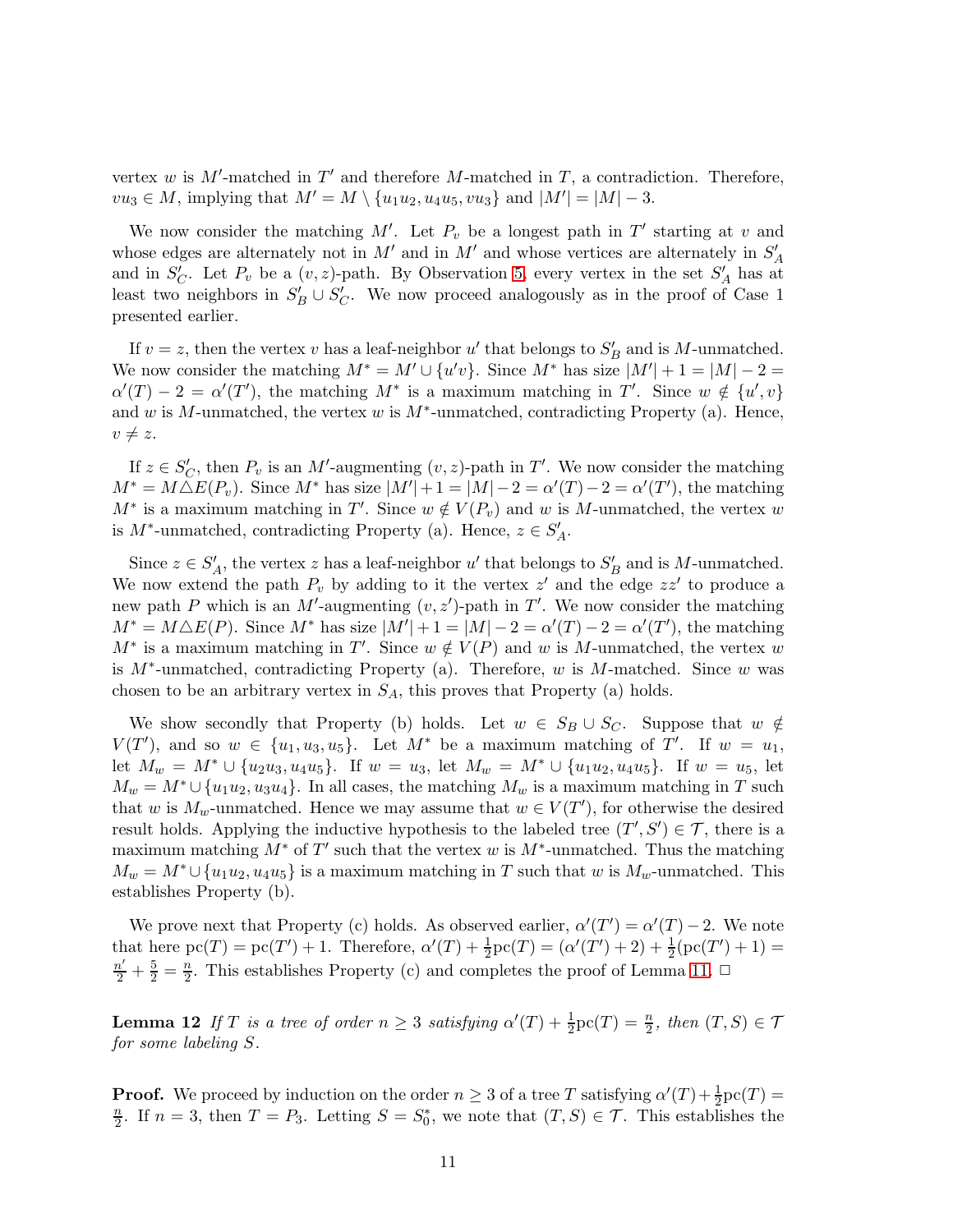base case. Let  $n \geq 4$  and assume that if T' is a tree of order n', where  $3 \leq n' < n$ , satisfying  $\alpha'(T') + \frac{1}{2}\text{pc}(T') = \frac{n'}{2}$  $\frac{n'}{2}$ , then  $(T', S') \in \mathcal{T}$  for some labeling S'. Let T be a tree of order n satisfying  $\alpha'(T) + \frac{1}{2}\overline{\mathrm{pc}}(T) = \frac{n}{2}$ .

If  $T$  is a star, then let  $S$  be the labeling that assigns status  $A$  to the central vertex of the star and status B to every leaf. Then,  $(T, S)$  can be obtained from the labeled tree  $(P_3, S_0^*) \in \mathcal{T}$  by repeated applications of Operation  $\mathcal{O}_1$ . Thus,  $(T, S) \in \mathcal{T}$ . Hence we may assume that  $\text{diam}(T) \geq 3$ , for otherwise the desired result follows.

Let P be a longest path in T and suppose that P is an  $(r, u)$ -path. Necessarily, r and u are leaves in T. We now root the tree T at the vertex r. Let v be the parent of  $u$ , and let w be the parent of v in the rooted tree T. Since  $\text{diam}(T) \geq 3$ , we note that  $w \neq r$ , implying that  $d_T(w) > 2$ . Let x be the parent of w.

Suppose that  $d_T(v) \geq 4$ . Let  $T' = T - u$  and let T' have order n', and so  $n' = n - 1$ . Then,  $\alpha'(T) = \alpha'(T')$  and  $\text{pc}(T) = \text{pc}(T') + 1$ . Applying Lemma [10](#page-5-1) to the tree T', we see that

$$
\frac{n}{2} = \alpha'(T) + \frac{1}{2}\text{pc}(T) = \alpha'(T') + \frac{1}{2}(\text{pc}(T') + 1) \ge \frac{n'}{2} + \frac{1}{2} = \frac{n}{2}.
$$

Hence, we must have equality throughout the above inequality chain. In particular,  $\alpha'(T') + \frac{1}{2}\text{pc}(T') = \frac{n'}{2}$  $\frac{n'}{2}$ . Applying the inductive hypothesis to the tree T', we note that  $(T', S') \in \mathcal{T}$  for some labeling S'. Let S be the labeling obtained from S' by assigning to the vertex u status B. Since v is a support vertex in T', the vertex  $v \in S'_A$  by Observation [5\(](#page-3-0)a). Therefore, the labeled tree  $(T, S)$  can be obtained by the labeled tree  $(T', S')$  by applying Operation  $\mathcal{O}_1$ , implying that  $(T, S) \in \mathcal{T}$ . Therefore, we may assume that  $d_T(v) \leq 3$ , for otherwise the desired result follows.

Suppose that  $d_T(v) = 3$ . Let  $u_1$  and  $u_2$  denote the two children of v, where  $u = u_1$ . We now let T' be the tree obtained from T by deleting  $u_1, u_2$  and v; that is,  $T' = T - D[v]$ . Let T' have order n', and so  $n' = n - 3$ . Then,  $\alpha'(T) = \alpha'(T') + 1$  and  $\text{pc}(T) = \text{pc}(T') + 1$ . Applying Lemma [10](#page-5-1) to the tree  $T'$ , we see that

$$
\frac{n}{2} = \alpha'(T) + \frac{1}{2}\text{pc}(T) = (\alpha'(T') + 1) + \frac{1}{2}(\text{pc}(T') + 1) \ge \frac{n'}{2} + \frac{3}{2} = \frac{n}{2}.
$$

Hence, we must have equality throughout the above inequality chain. In particular,  $\alpha'(T') + \frac{1}{2}\text{pc}(T') = \frac{n'}{2}$  $\frac{n'}{2}$ . Since  $\{w, x\} \subseteq V(T')$ , we note that  $n' \geq 2$ . If  $n' = 2$ , then the tree T is determined (and is obtained from a star  $K_{1,3}$  by subdividing one edge once). In this case,  $n = 5$ ,  $\alpha'(T) = 2$  and  $\text{pc}(T) = 2$ , implying that  $\alpha'(T) + \frac{1}{2}\text{pc}(T) > \frac{n}{2}$  $\frac{n}{2}$ , a contradiction. Therefore,  $n' \geq 3$ . Applying the inductive hypothesis to the tree T', we note that  $(T', S') \in \mathcal{T}$  for some labeling S'. Let S be the labeling obtained from S' by assigning status A to the vertex v and status B to both  $u_1$  and  $u_2$ . Further, if w has status B in the labeling S' (that is, if  $w \in S_B'$ ), then change the status of v from B to C in the labeling S (that is,  $w \in S_C$ ). Since the labeled tree  $(T, S)$  can be obtained from the labeled tree  $(T', S')$ by applying Operation  $\mathcal{O}_3$ , we therefore have that  $(T, S) \in \mathcal{T}$ . Hence we may assume that  $d_T(v) = 2$ , for otherwise the desired result follows. Analogously, we may assume that every child of w that is not a leaf has degree 2 in  $T$ .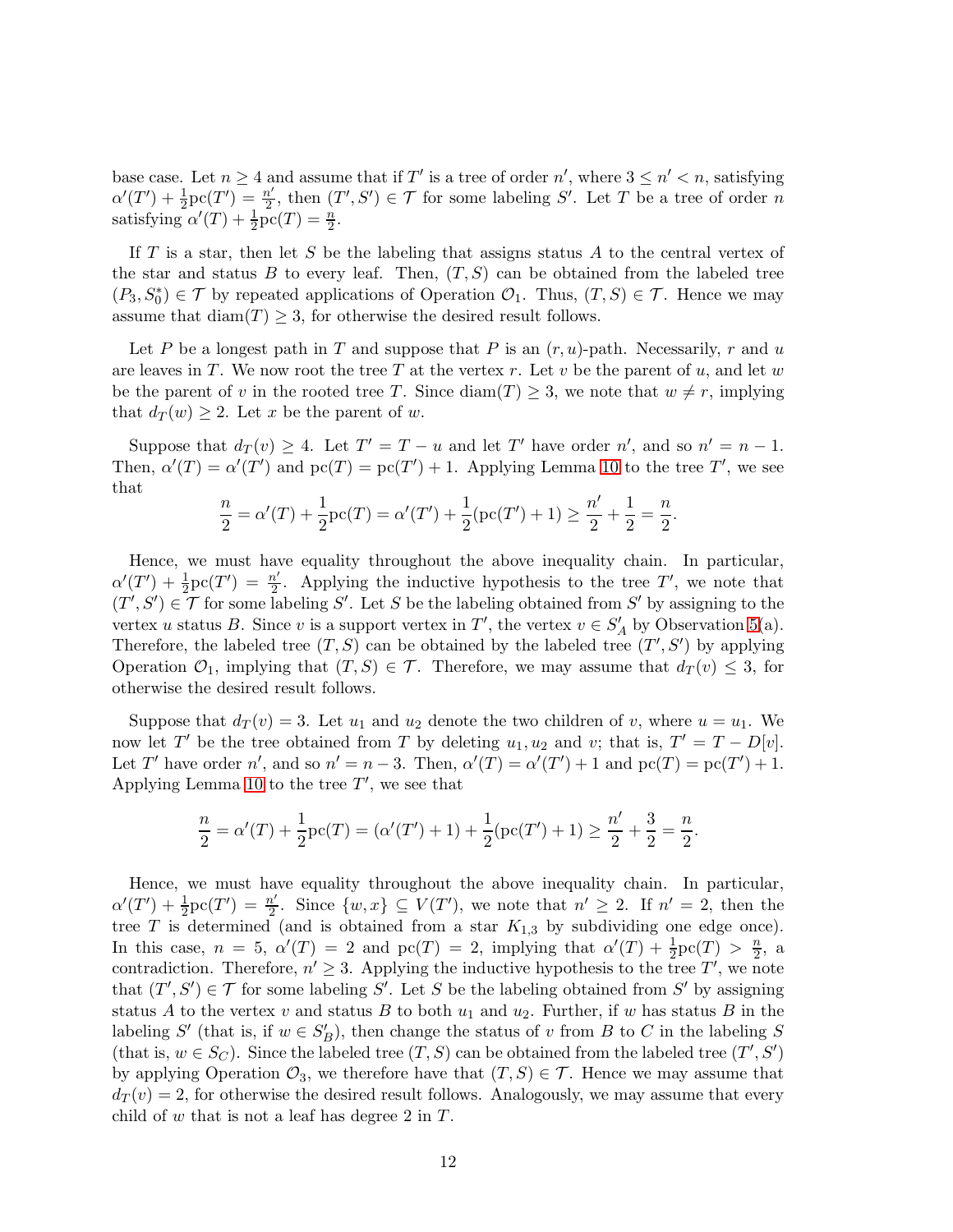Suppose that  $d_T(w) \geq 3$ . Let w have k children, and so  $k = d_T(w) - 1 \geq 2$ . By our earlier assumptions, every child of  $w$  is a leaf or is a support vertex of degree 2 in  $T$ . Let w have  $k_1$  children that are non-leaves and  $k_2$  children that are leaves. Thus,  $k = k_1 + k_2$ ,  $k \geq 2$ ,  $k_1 \geq 1$ , and  $k_2 \geq 0$ . Suppose that  $k \geq 3$ . Let  $T' = T - \{u, v\}$  be obtained from T by deleting the vertices u and v, and let T' have order n'. Thus,  $n' = n - 2$ . Then,  $\alpha'(T) = \alpha'(T') + 1$  and  $\text{pc}(T) = \text{pc}(T') + 1$ . Applying Lemma [10](#page-5-1) to the tree T', we see that

$$
\frac{n}{2} = \alpha'(T) + \frac{1}{2}\text{pc}(T) = (\alpha'(T') + 1) + \frac{1}{2}(\text{pc}(T') + 1) \ge \frac{n'}{2} + \frac{3}{2} > \frac{n}{2},
$$

a contradiction. Therefore,  $k = 2$ . Suppose that  $k_1 = 1$ , and so  $k_2 = 1$ . Let v' be the leafneighbor of w. Let  $T' = T - D[w]$  be obtained from T by deleting the vertices  $u, v, v'$  and  $w$ , and let T' have order n'. Thus,  $n' = n-4$ . Then,  $\alpha'(T) = \alpha'(T') + 2$  and  $\text{pc}(T) = \text{pc}(T') + 1$ . Applying Lemma [10](#page-5-1) to the tree  $T'$ , we see that

$$
\frac{n}{2} = \alpha'(T) + \frac{1}{2}\text{pc}(T) = (\alpha'(T') + 2) + \frac{1}{2}(\text{pc}(T') + 1) \ge \frac{n'}{2} + \frac{5}{2} > \frac{n}{2},
$$

a contradiction. Therefore,  $k = k_1 = 2$ . Let v' be the child of w different from v and let u' be the child of v'. We now let T' be the tree obtained from T by deleting  $u, u', v, v'$  and w; that is,  $T' = T - D[w]$ . Let T' have order n', and so  $n' = n - 5$ . Then,  $\alpha'(T) \ge \alpha'(T') + 2$ and  $pc(T) = pc(T') + 1$ . Applying Lemma [10](#page-5-1) to the tree T', we see that

$$
\frac{n}{2} = \alpha'(T) + \frac{1}{2}\text{pc}(T) \ge (\alpha'(T') + 2) + \frac{1}{2}(\text{pc}(T') + 1) \ge \frac{n'}{2} + \frac{5}{2} = \frac{n}{2}.
$$

Hence, we must have equality throughout the above inequality chain. In particular,  $\alpha'(T) = \alpha'(T') + 2$  and  $\alpha'(T') + \frac{1}{2}\text{pc}(T') = \frac{n'}{2}$  $\frac{n'}{2}$ . Since P is a longest path in T, we note that  $n' \geq 2$ . If  $n' = 2$ , then the tree T is determined (and is obtained from a star  $K_{1,3}$  by subdividing every edge once). In this case,  $n = 7$ ,  $\alpha'(T) = 3$  and  $\text{pc}(T) = 2$ , implying that  $\alpha'(T) + \frac{1}{2}\text{pc}(T) > \frac{n}{2}$  $\frac{n}{2}$ , a contradiction. Therefore,  $n' \geq 3$ . Applying the inductive hypothesis to the tree T', we note that  $(T', S') \in \mathcal{T}$  for some labeling S'. Recall that x is the parent of w in the rooted tree T. If  $x \in S_B' \cup S_C'$ , then by Lemma [11,](#page-6-0) there exists a maximum matching M' in T' such that w is M'-unmatched. In this case,  $M' \cup \{xw, uv, u'v'\}$  is a matching in T of size  $|M'| + 3 = \alpha'(T') + 3 > \alpha'(T)$ , a contradiction. Therefore,  $x \in S'_A$ . Let S be the labeling obtained from  $S'$  by assigning status C to the vertex w, status A to both v and v', and status B to both u and u'. Since  $x \in S'_A$ , the labeled tree  $(T, S)$  can be obtained by the labeled tree  $(T', S')$  by applying Operation  $\mathcal{O}_4$ , implying that  $(T, S) \in \mathcal{T}$ . Therefore, we may assume that  $d_T(w) = 2$ , for otherwise the desired result follows.

We now let T' be the tree obtained from T by deleting u and v; that is,  $T' = T - \{u, v\}$ . Let T' have order n', and so  $n' = n - 2$ . Then,  $\alpha'(T) = \alpha'(T') + 1$ . Since  $d_T(w) = 2$ , we note that w is a leaf in T' and  $pc(T) = pc(T')$ . Applying Lemma [10](#page-5-1) to the tree T', we see that

$$
\frac{n}{2} = \alpha'(T) + \frac{1}{2}\text{pc}(T) = (\alpha'(T') + 1) + \frac{1}{2}\text{pc}(T') \ge \frac{n'}{2} + 1 = \frac{n}{2}.
$$

Hence, we must have equality throughout the above inequality chain. In particular,  $\alpha'(T') + \frac{1}{2}\text{pc}(T') = \frac{n'}{2}$  $\frac{n'}{2}$ . If  $n' = 2$ , then the tree T is determined and  $T = P_4$ . In this case,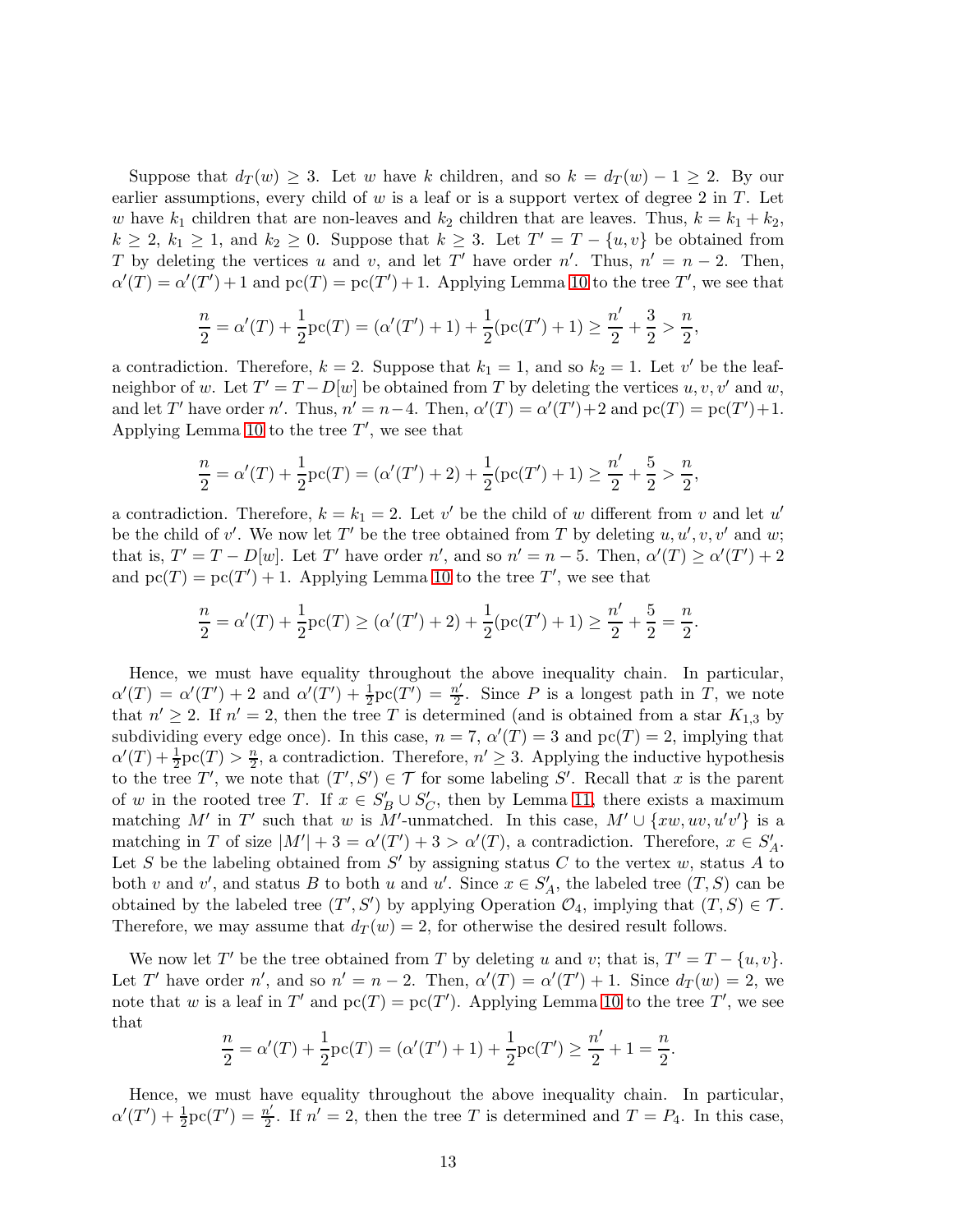$n = 4$ ,  $\alpha'(T) = 2$  and  $\text{pc}(T) = 1$ , implying that  $\alpha'(T) + \frac{1}{2}\text{pc}(T) > \frac{n}{2}$  $\frac{n}{2}$ , a contradiction. Therefore,  $n' \geq 3$ . Applying the inductive hypothesis to the tree T', we note that  $(T', S') \in$ T for some labeling S'. As observed earlier, w is a leaf in T'. By Observation [5\(](#page-3-0)b), the vertex  $w \in S'_B$ . Let S be the labeling obtained from S' by assigning status A to the vertex v, status  $B$  to the vertex  $u$  and reassigning the status of vertex  $w$  to be status  $C$ . Since  $w \in S'_B$ , the labeled tree  $(T, S)$  can be obtained by the labeled tree  $(T', S')$  by applying Operation  $\mathcal{O}_2$ , implying that  $(T, S) \in \mathcal{T}$ . This completes the proof of Lemma ??.  $\Box$ 

As an immediate consequence of Lemmas [10,](#page-5-1) [11](#page-6-0) and [12,](#page-10-0) we have the result of Theorem [6.](#page-4-2) This result implies that given any graph  $G$  of order  $n$ , for every spanning tree  $T$  of  $G$  we know that  $\alpha'(T) + \frac{1}{2}\text{pc}(T) \geq \frac{n}{2}$  $\frac{n}{2}$ . We are now in a position to prove the same lower bound holds for G as well. Recall the statement of Theorem [7.](#page-4-1)

**Theorem [7](#page-4-1)** *If* G is a graph of order n, then  $\alpha'(G) + \frac{1}{2}\text{pc}(G) \geq \frac{n}{2}$  $\frac{n}{2}$ *.* Further for  $n \geq 3$ ,  $\alpha'(G) + \frac{1}{2}\text{pc}(G) = \frac{n}{2}$  *if and only if* G *has a spanning tree* T *such that* 

- (a)  $(T, S) \in \mathcal{T}$  *for some labeling* S.
- (b)  $\alpha'(G) = \alpha'(T)$ *.*
- (c)  $pc(G) = pc(T)$ .

Proof. By linearity, it suffices for us to restrict our attention to connected graphs. Let G be a connected graph of order n, and let  $P$  be a minimum path cover in G, implying that  $|\mathcal{P}| = \text{pc}(G)$ . Let T be a spanning tree obtained from the disjoint union of the  $\text{pc}(G)$ paths that belong to the path cover P by adding  $pc(G) - 1$  edges (in such a way that the resulting graph is connected). Since P is a path cover in T, we note that  $p(x) \leq |\mathcal{P}| =$  $pc(G)$ . Since adding edges to a tree cannot increase its path covering number, we note that  $\text{pc}(G) \leq \text{pc}(T)$ . Consequently,  $\text{pc}(G) = \text{pc}(T)$ . Every matching in T is a matching in G, implying that  $\alpha'(G) \geq \alpha'(T)$ . Hence, applying Lemma [10](#page-5-1) to the tree T, we see that

$$
\alpha'(G) + \frac{1}{2}\text{pc}(G) \ge \alpha'(T) + \frac{1}{2}\text{pc}(T) \ge \frac{n}{2}.
$$

Suppose that  $n \geq 3$  and  $\alpha'(G) + \frac{1}{2}\text{pc}(G) = \frac{n}{2}$ . Then, we must have equality throughout the above inequality chain, implying that  $\alpha'(\tilde{G}) = \alpha'(T)$  and  $\alpha'(T) + \frac{1}{2}\text{pc}(T) = \frac{n}{2}$ . By Lemma [12,](#page-10-0)  $(T, S) \in \mathcal{T}$  for some labeling S. Thus, conditions (a), (b) and (c) in the statement of the theorem all hold. Conversely, if conditions (a), (b) and (c) in the statement of the theorem all hold, then by Lemma [11,](#page-6-0)  $\alpha'(T) + \frac{1}{2}\text{pc}(T) = \frac{n}{2}$ , implying that

$$
\alpha'(G) + \frac{1}{2}\text{pc}(G) = \alpha'(T) + \frac{1}{2}\text{pc}(T) = \frac{n}{2}.
$$

<span id="page-13-0"></span>This completes the proof of Theorem [7.](#page-4-1)  $\Box$ 

# 4 Applications to Domination Parameters

We remark that the upper bound of Theorem [3](#page-2-0) on the total domination number in terms of its matching and path covering numbers is sharp even for graphs with minimum degree 2.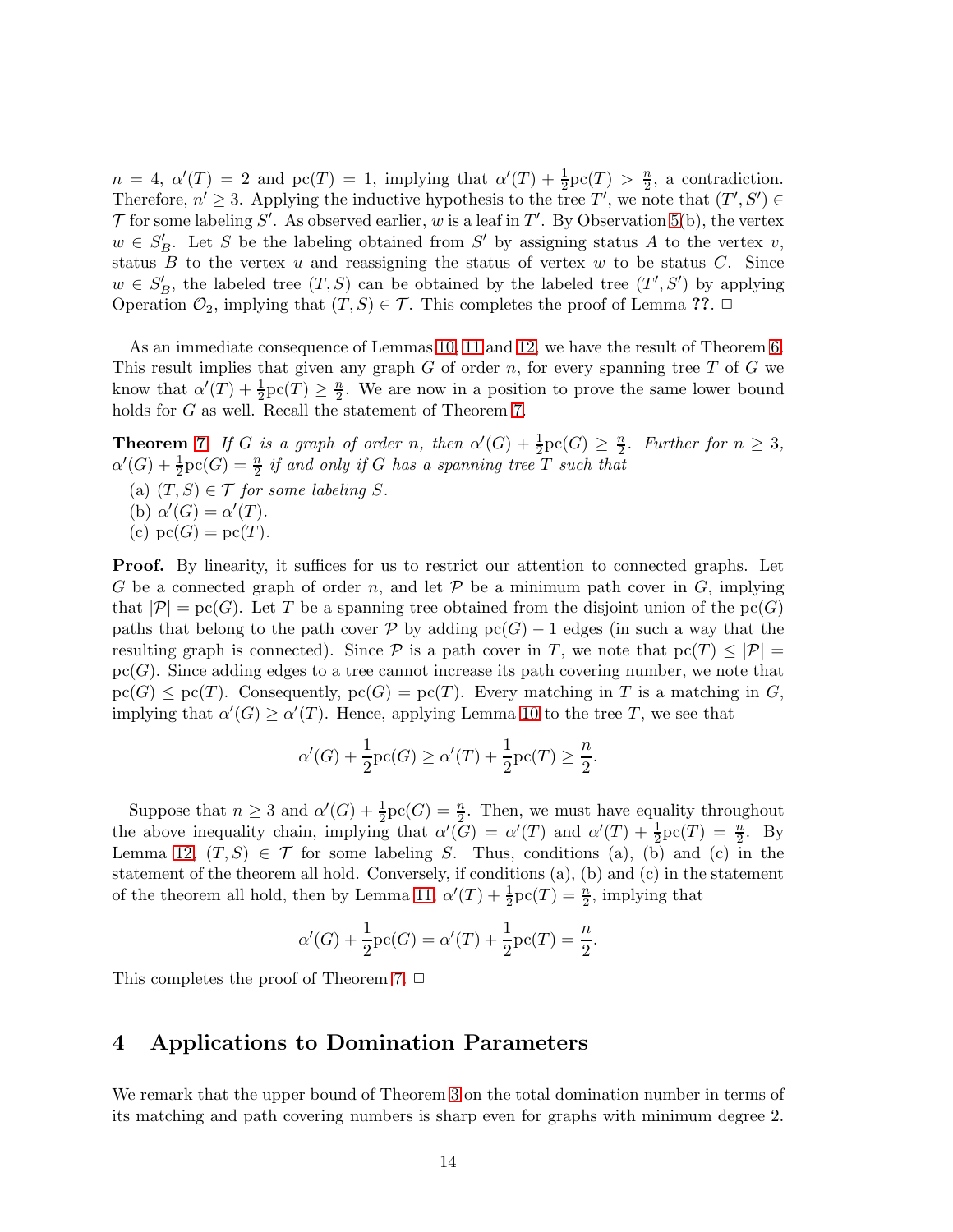For example, let F be a star  $K_{1,k-1}$  on  $k \geq 3$  vertices and let G be obtained from F as follows: For each vertex v of F, add a 6-cycle and join v to one vertex of this cycle. The resulting graph G has order 7k,  $\gamma_t(G) = 4k$ ,  $\alpha'(G) = 3k + 1$  and  $\text{pc}(G) = k - 1$ , implying that  $\gamma_t(G) = 4k = \alpha'(G) + \text{pc}(G)$ .

As an application of Theorem [7,](#page-4-1) we show, however, that the bound of Theorem [3](#page-2-0) can be improved considerably if we restrict the minimum degree of the graph to be at least three. If G is a graph of order n with minimum degree at least 3, then it is well-known (see, for example, [\[1,](#page-16-4) [20\]](#page-17-4)) that  $\gamma_t(G) \leq \frac{n}{2}$  $\frac{n}{2}$ . Further the graphs achieving equality in this bound are characterized in [\[17\]](#page-17-15). We observe that these extremal graphs in [\[17\]](#page-17-15) do not achieve equality in the bound of Theorem [7.](#page-4-1) Therefore as a consequence of these results on total domination in graphs with minimum degree at least 3, the following improvement of Theorem [3](#page-2-0) follows readily from Theorem [7:](#page-4-1) If G is a graph with  $\delta(G) \geq 3$ , then  $\gamma_t(G) < \alpha'(G) + \frac{1}{2} \text{pc}(G)$ . We remark that there are two (infinite) families of connected cubic graphs G satisfying  $\gamma_t(G)$  = n  $\frac{n}{2}$  (as shown in [\[17\]](#page-17-15)). Each such graph G satisfies  $\alpha'(G) + \frac{1}{2}(\text{pc}(G) - 1) = \frac{n}{2}$ . Consequently, there are infinitely many connected cubic graphs G satisfying  $\gamma_t(G) = \alpha'(G) + \frac{1}{2}(\text{pc}(G) - 1)$ . This establishes the result of Corollary [8.](#page-4-3) Recall its statement.

**Corollary [8](#page-4-3)** *If* G *is a graph with*  $\delta(G) \geq 3$ *, then* 

$$
\gamma_t(G) \le \alpha'(G) + \frac{1}{2}(\mathrm{pc}(G) - 1),
$$

*and this bound is tight.*

As observed earlier, the relationship between the neighborhood total domination number and the matching number of a graph behaves quite differently from the relationship between the domination number and the matching number of a graph. Certainly there exist many graphs G for which  $\alpha'(G) \geq \gamma_{\text{nt}}(G)$ . For example, if G is obtained from a connected graph H by adding at least one pendant edges to each vertex of H, then  $\alpha'(G) = \gamma_{nt}(G) = n(H)$ (noting that the set  $V(H)$  is a minimum NTD-set in G). If  $G = K_{n,n}$  where  $n \geq 3$ , then  $\alpha'(G) = n > 2 = \gamma_{\rm nt}(G)$ . What is not quite as obvious is that there exist an infinite number of graphs for which  $\alpha'(G) < \gamma_{nt}(G)$ , even for arbitrary large (but fixed) minimum degree.

**Theorem 13** For every integer  $\delta \geq 1$ , there exists a graph G with  $\delta(G) = \delta$  satisfying  $\gamma_{\rm nt}(G) > \alpha'(G).$ 

**Proof.** When  $\delta = 1$ , take G to be a star on at least two vertices, while if  $\delta = 2$ , take G to be a 5-cycle. Hence we may assume that  $\delta \geq 3$ . Let  $n = \delta(\delta + 1)$ , let A be a set of n elements, and let B be the set of all  $\delta$ -element subsets of A. Viewing the elements of A and B as vertices, let  $G = G_n^{\delta}$  be the bipartite graph formed by taking A as one partite set and B as the other partite set where vertex  $v_a$  corresponding to element  $a \in A$  is adjacent to vertex  $v_b$  corresponding to the  $\delta$ -element subset  $b \in B$  if and only if a is contained in b. Thus, every vertex in B has degree  $\delta$ , while every vertex in A has degree  $\binom{n-1}{\delta-1}$  $_{\delta-1}^{n-1}$ ). Furthermore, G is a bipartite graph with minimum degree  $\delta$  and order  $n + \binom{n}{\delta}$  $\binom{n}{\delta}$ . Now,  $\alpha'(G) \le \min(|A|, |B|) = |A| = n$ . It is easy to find a matching of size n in  $G$ , and so  $\alpha'(G) = n.$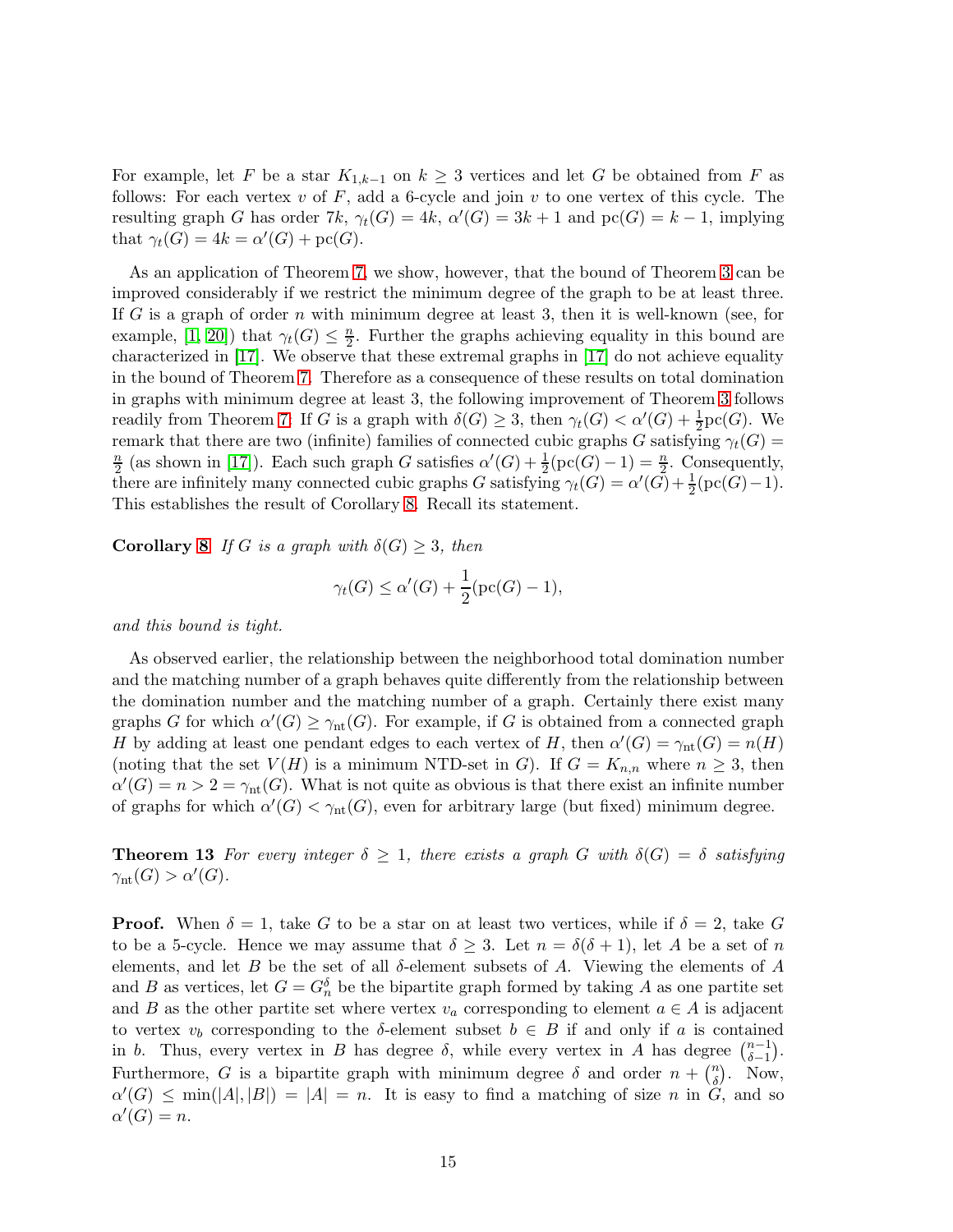We show next that  $\gamma_{nt}(G) \geq n+1$ . Let D be an arbitrary NTD-set in G and write  $D_A = D \cap A$  and  $D_B = D \cap B$ . It follows that  $|D| = |D_A| + |D_B|$ . We show that  $|D_B| \geq \delta + 1$ . Let S be an arbitrary  $\delta$ -element subset of A and let  $v_S$  be the vertex in B associated with S. Suppose that  $D_B$  contains no neighbor of a vertex in S; that is,  $D_B \cap N(S) = \emptyset$ . On the one hand, if S contains a vertex of  $A \setminus D_A$ , then such a vertex would not be dominated by D. On the other hand, if  $S \subseteq D_A$ , then the vertex  $v_S$  would be isolated in the subgraph induced by  $N(D)$ . Both cases produce a contradiction. Therefore,  $D_B$  contains at least one vertex in  $N(S)$ . This is true for any δ-element subset, S, of A. In particular, this implies that  $|D_B| \geq |A|/\delta = |n/\delta| = \delta + 1$  since each vertex of B dominates exactly  $\delta$  vertices in A and  $|A| = \delta^2 + \delta$ .

We are now in a position to show that  $|D| \ge n+1$ . If  $|D_A| = n - k$  for some k where  $k < \delta$ , then  $|D| = |D_A| + |D_B| > (n - \delta) + (\delta + 1) = n + 1$ . Hence, we may assume that  $|D_A| = n - k$  for some k where  $k \geq \delta$ , for otherwise  $|D| \geq n + 1$ , as desired. In order to dominate the  $\binom{k}{\delta}$  $\delta$ ) vertices in B associated with  $\delta$ -element subsets of  $A \setminus D_A$ , all these  $\binom{k}{s}$  $\binom{k}{\delta}$  vertices belong to the set  $D_B$ . Further, since  $D_B$  contains at least one vertex in  $N(S)$ for every δ-element subset S of A, the set  $D_B$  contains at least  $||D_A|/\delta$   $|| = |(n-k)/\delta||$ additional vertices, implying that

<span id="page-15-0"></span>
$$
|D| \ge n - k + \binom{k}{\delta} + \left\lfloor \frac{n - k}{\delta} \right\rfloor. \tag{1}
$$

Let  $f(k)$  denote the function on the right hand side of Inequality [\(1\)](#page-15-0). It suffices for us to show that  $f(k) \geq n+1$ . If  $k = \delta$ , then  $f(k) = n+1$ . Hence we may assume that  $k \geq \delta + 1$ . Recall that  $n = \delta(\delta + 1)$  and, by assumption,  $\delta \geq 3$ . If  $D_A = \emptyset$ , then  $k = n = \delta(\delta + 1)$  and  $f(k) = \binom{k}{\delta}$  $\binom{k}{\delta} = \binom{\delta(\delta+1)}{\delta}$  $\binom{+1}{\delta}$  > n + 1. Suppose that  $D_A \neq \emptyset$ , and so  $n - k \geq 1$ . If  $n - k < \delta$ , then  $k \geq \delta^2 + 1$  and  $f(k) \geq 1 + {\delta^2 + 1 \choose \delta}$  $\binom{+1}{\delta} \geq n+1$ . If  $n-k \geq \delta$  and  $k \geq \delta+1$ , then  $\lfloor \frac{n-k}{\delta} \rfloor \geq 1$ and  $\binom{k}{\delta}$  $\binom{k}{\delta} \geq k$ , implying that  $f(k) \geq (n-k)+k+1=n+1$ . In all cases, we have shown that  $f(k) \geq n+1$ , as claimed. Therefore, if  $k \geq \delta$ , then  $|D| \geq f(k) \geq n+1$ . Since D is an arbitrary NTD-set of G and  $|D| \geq n+1$ , we deduce that  $\gamma_{nt}(G) \geq n+1 > \alpha'(G)$ , as desired.  $\square$ 

Although we have seen that, given any graph  $G$ ,  $\gamma_{nt}(G)$  may be larger than  $\alpha'(G)$ , it turns out that we can upper bound  $\gamma_{nt}(G)$  in terms of the matching number and the path covering number of G. As a consequence of Theorem [4](#page-3-1) and Theorem [7,](#page-4-1) we have a proof of Corollary [9.](#page-5-2) Recall its statement.

Corollary [9](#page-5-2) *If* G *is a connected graph on at least three vertices, then*

$$
\gamma_{\rm nt}(G) \le \alpha'(G) + \frac{1}{2} {\rm pc}(G)
$$

*unless*  $G \in \{P_3, P_5, C_5\}$  *in which case*  $\gamma_{nt}(G) = \alpha'(G) + \frac{1}{2}(\text{pc}(G) + 1)$ *.* 

**Proof.** Let G be a connected graph of order  $n \geq 3$ . If  $G = C_5$  or if G is a subdivided star, then by Theorem [4,](#page-3-1)  $\gamma_{nt}(G) = (n+1)/2$ . If G is a subdivided star and  $n \geq 7$ , then  $\alpha'(G) = (n-1)/2$  and  $\text{pc}(G) \geq 2$ , and so  $\alpha'(G) + \frac{1}{2}\text{pc}(G) \geq (n+1)/2 = \gamma_{\text{nt}}(G)$ . If G is a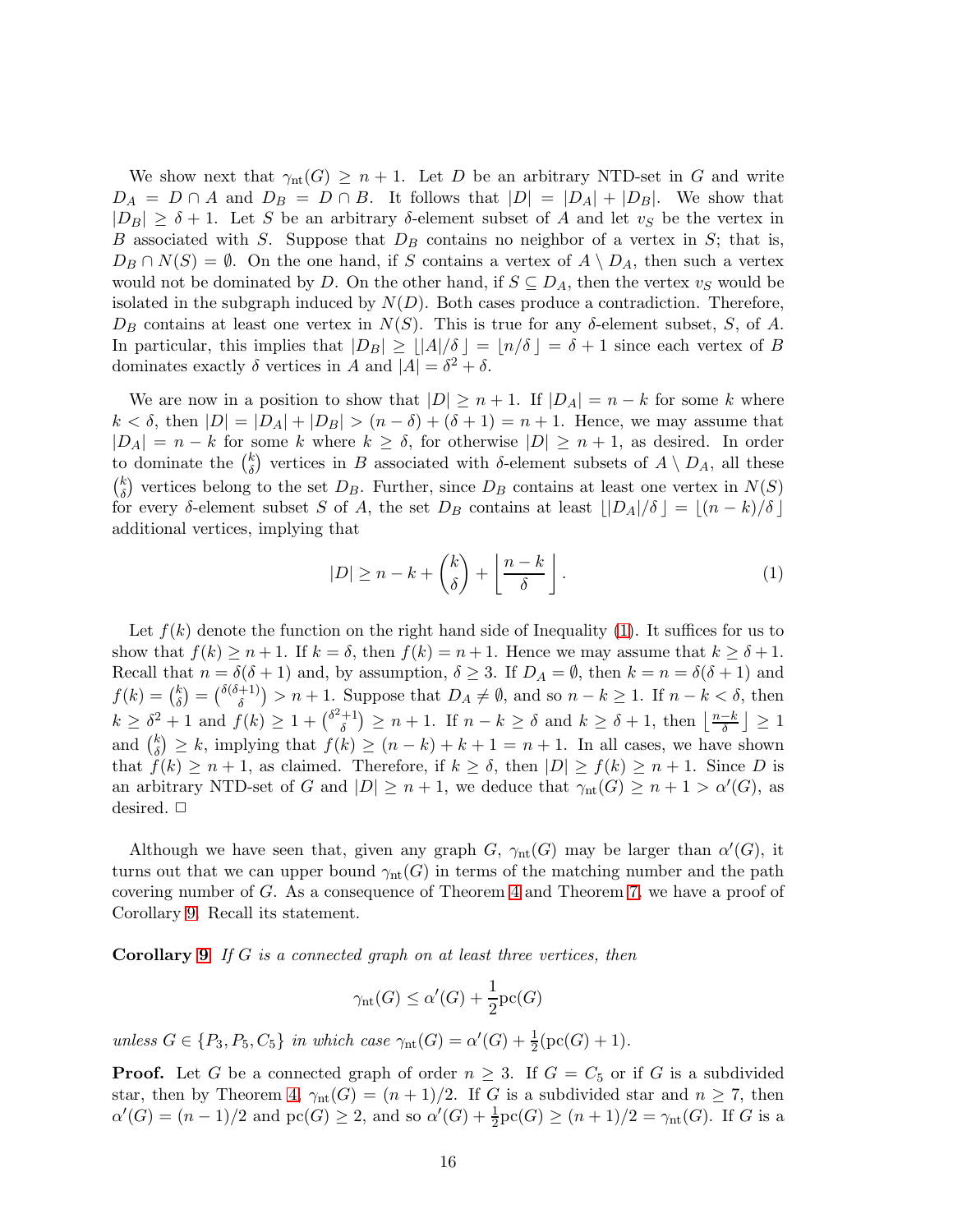subdivided star and  $n < 7$ , then  $G \in \{P_3, P_5\}$  and  $\alpha'(G) + \frac{1}{2}(\text{pc}(G) + 1) \ge (n+1)/2 = \gamma_{\text{nt}}(G)$ . If  $G = C_5$ , then once again  $\alpha'(G) + \frac{1}{2}(\text{pc}(G) + 1) \ge (n + 1)/2 = \gamma_{nt}(G)$ . Therefore, we may assume that  $G$  is neither a 5-cycle nor a subdivided star, for otherwise the desired result follows. Hence by Theorem [4,](#page-3-1)  $\gamma_{\rm nt}(G) \leq \frac{n}{2}$  $\frac{n}{2}$  and the desired result follows by Theorem [7.](#page-4-1)  $\Box$ 

We remark that the bound of Corollary [9](#page-5-2) is tight as illustrated by the following example. Let H be an arbitrary hamiltonian graph of odd order  $k \geq 1$  and let G be the graph obtained from H by the following operation: for each vertex  $x \in V(H)$ , add a new path  $P_3$  and an edge joining its central vertex to x. Equivalently, for  $k \geq 1$  odd, the graph G is obtained from the disjoint union of  $k \geq 1$  stars  $K_{1,3}$  by selecting one leaf from each star and adding any number of edges between the selected  $k$  leaves so that they induce a graph that contains a hamiltonian path. The resulting graph G has order  $4k$ ,  $\gamma_{nt}(G) = 2k$ ,  $\alpha'(G) = k + (k-1)/2$ and  $\text{pc}(G) = k + 1$ , implying that  $\gamma_{\text{nt}}(G) = 2k = \alpha'(G) + \frac{1}{2}\text{pc}(G)$ .

# <span id="page-16-4"></span>References

- [1] D. Archdeacon, J. Ellis-Monaghan, D. Fischer, D. Froncek, P.C.B. Lam, S. Seager, B. Wei, and R. Yuster, Some remarks on domination. *J. Graph Theory* 46 (2004), 207–210.
- <span id="page-16-1"></span><span id="page-16-0"></span>[2] S. Arumugam, C. Sivagnanam, Neighborhood total domination in graphs. *Opuscula Mathematica* 31 (2011), 519–531.
- [3] Bollobás B. and E. J. Cockayne, Graph-theoretic parameters concerning domination, independence, and irredundance. *J. Graph Theory* 3 (1979), 241–249.
- [4] R. C. Brigham, J. R. Carrington, and R. P. Vitray, Connected graphs with maximum total domination number. *J. Combin. Comput. Combin. Math.* 34 (2000), 81–96.
- [5] V. Chv´atal and C. McDiarmid, Small transversals in hypergraphs. *Combinatorica* 12 (1992), 19–26.
- [6] E. J. Cockayne, R. M. Dawes, and S. T. Hedetniemi, Total domination in graphs. *Networks* 10 (1980), 211–219.
- <span id="page-16-2"></span>[7] E. J. Cockayne, S. T. Hedetniemi and P. J. Slater, Matchings and transversals in hypergraphs, domination and independence-in trees. *J. Combin. Theory B* 27 (1979), 78–80.
- <span id="page-16-3"></span>[8] E. DeLaViña, Q. Liu, R. Pepper, B. Waller, and D. B. West, Some conjectures of Graffiti.pc on total domination. *Congressus Numer.* 185 (2007), 81–95.
- [9] G. Domke, J. H. Hattingh, M. A. Henning, and L. Markus, Restrained domination in graphs with minimum degree two. *J. Combin. Math. Combin. Comput.* 35 (2000), 239–254.